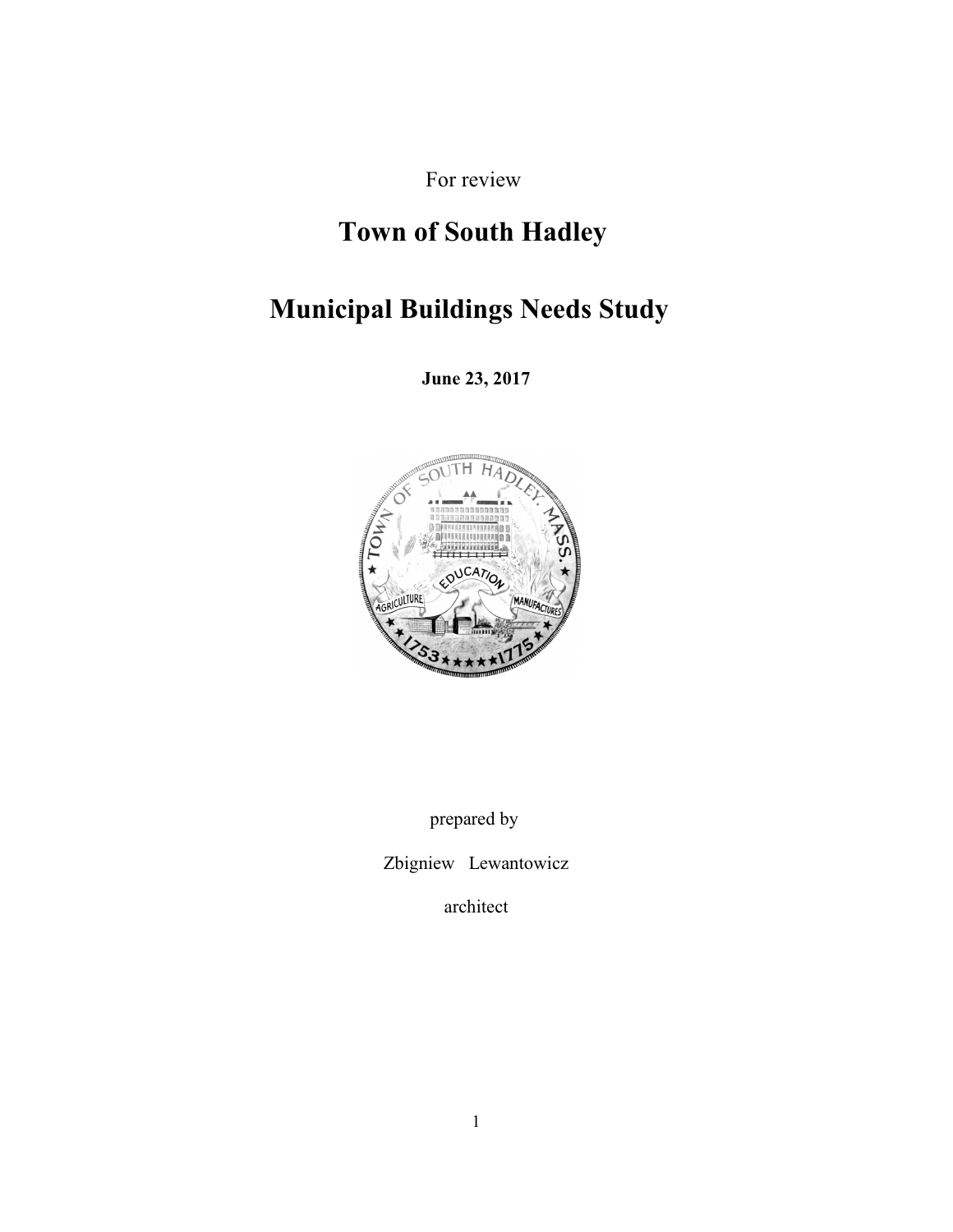# **Municipal Buildings Needs Study for Town of South Hadley**

#### **Introduction**

This report is based on overall assessment of existing conditions from an overall point of view based on a review of facilities of major issues found only without assessing in detail any specific conditions found. Based on observations issues observed for were: life safety, handicapped accessibility, conditions of exterior and interior materials, hazardous materials, and potential remedial work to correct any such major deficiencies in a somewhat prioritized manner as: critical, necessary or needed, and recommended. Improvement and or replacement or reconstructions costs will be limited to Lump sums of specific needed requests of different building caretakers and of observed issues. As requested, the study will prioritize the severity of issues found into the 3 listed below categories of importance of issues found at the facilities, and will be further detailed under the specific buildings and in order of importance, based mostly on life safety first, and material building deterioration as secondary.

Buildings included in this study are as follows:

Town Hall COA - (Senior Center) DPW - Administration - WWTP Ledges Clubhouse Ledges Maintenance Building Police Station Old Firehouse Museum

Population history of Town of South Hadley varies by slightly by different sources used and where:

- 2000 census listing 17,196  $-2010$  census estimate  $17,636$ - 2020 projected estimate 18,108 - 2017 estimated for study 18,000

Priority levels assigned to issues for this assessment:

**1. Critical** - is a condition for the purpose of this report to be considered a current or potential a safety hazard, major building deterioration issue needing immediate attention and corrective work.

**2. Necessary** - does not pose immediate danger, but detracts from building needed functions, if neglected may become critical with major cost implications, or a burden in operating and use of the facility, and a potential safety hazard. A major building code violation not affecting safety.

**3. Recommended** - category is one representing a needed improvement to existing conditions in basic function, prevent deterioration and perhaps improve maintenance or operating costs while making the facility function in a manner intended.

Customarily such a study also involves several areas of expertise such as electrical, mechanical, structural, hazardous materials, and roofing experts, but due to the type of general nature of information such experts will only be contacted to help in some complex and specific issues found. A suggestion is being made to further investigate all building areas and components in detail prior to making a final determination of action for some instances where issues were not readily seen or brought attention to.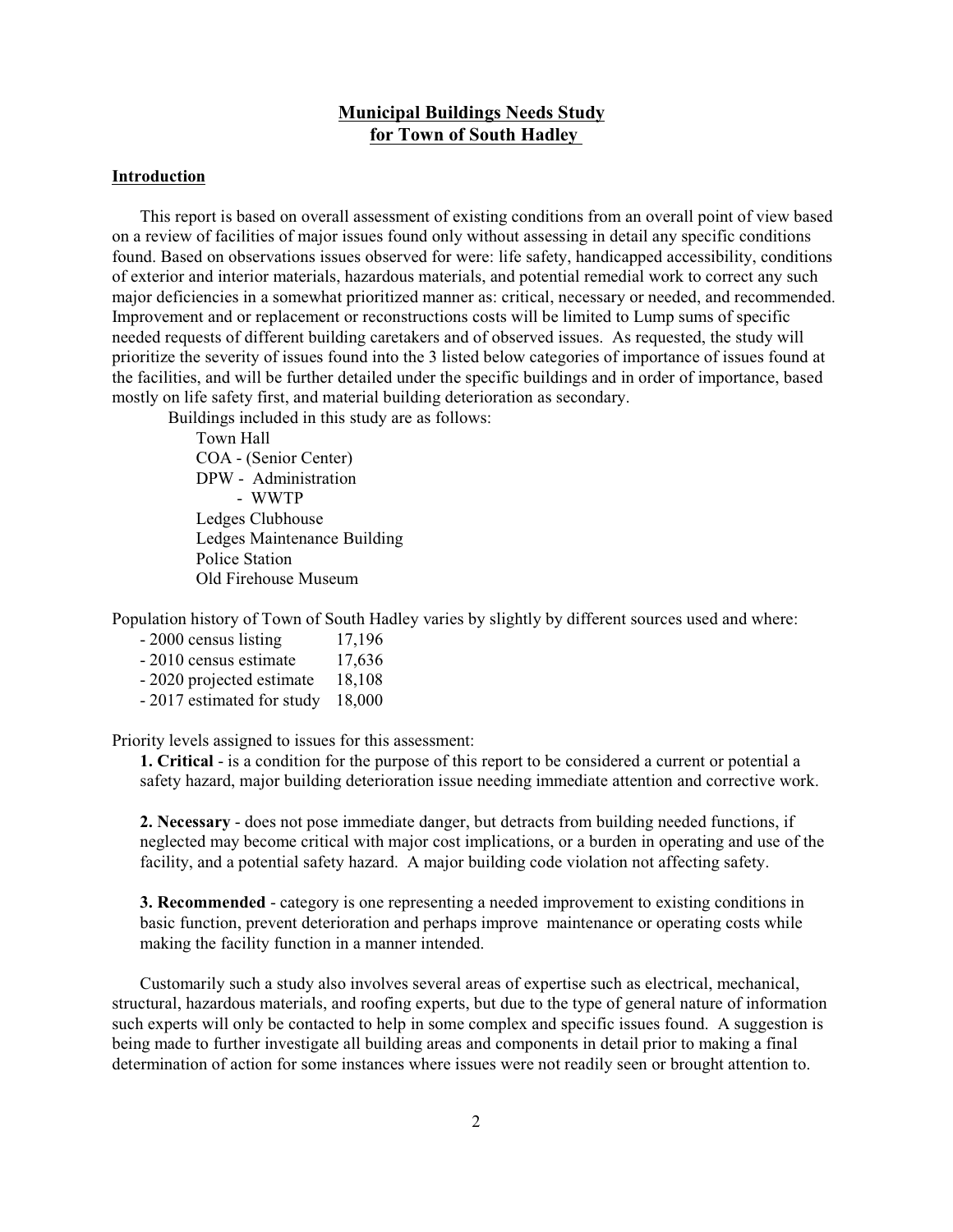During the sequence of renovations of spaces there will be a need for temporary spaces where continued operations of towns departments can continue during while their space is being renovated or relocated within the building, and requiring well planned phasing and scheduling of the work during construction.

Previous facilities studies and reviews were also of importance in showing some historical records of work performed and describing of building condition and needs. The following existing facilities reports were available for review:

- -Tristate "Roof Inspection Report" dated 12.29.2014.
- -ISES "Facility Maintenance Review" dated 4.2.2013, covering most municipal buildings ;
- -"Report on Town Hall Condition, Maintenance, and Needs, by Town Administrator dated 9.2.2002 *(comprehensive physical & mechanical building systems conditions report and needs)*;

In addition, those responsible for the facilities, were asked to list most important items needing attention, corrective action, or items of needed for proper function of facility, but without a detailed list of issues. summarize major areas of concern, substantial deficiency, or a major need in their running of the required functions or operations. They will be addressed in each individual building assessment study.

# **Life Expectancy Projection**

Specific life expectancy of proposed renovations and improvements, along with existing buildings will not be offered as such life expectancy evaluations are based on past and present lack of even attempts of any customary maintenance of corrective or other such improvements to defective components of a building. Not only no corrective maintenance is being performed despite several previous studies and recommendations for such programs, no program has even been established to date. The requested expectancy of any proposed reconstruction components is a qualitative variable based on quality of materials and methods chosen. "Buildings have a life span of 50-100 years", according to report*: 5.15.2007, Statement of The U.s. Green Building Council*, however we have many useful buildings well in excess of that, when properly maintained, not counting historic buildings. According to some stae funded projects requirements, a required minimum life expectancy of proposed projects of minimum of 25 years is required to receive funding. Most of proposed work is offered on such basis where major building components are expected to last much longer, excepting the obvious finishes of customary wear. Due to the repeated requests of maintenance of building by all users of my visits, several studies placing major emphasis on need of maintenance to retain buildings longevity and value, that no effective program has yet been established by town of South Hadley, along with most other communities in the region. It would be futile to assess longevity as no such information have been found that is readily available for facilities without any maintenance programs.

#### **Estimating Renovation Costs:**

The most challenging aspect of the study will be to be able to find and deficiencies and issues and provide some cost estimate without availability of updated floor plans to formulate quantities or amounts of materials, since areas or quantities of concern are not available or a method to achieve them is unknown and has not revealed itself in my over 40 years of professional practice. Providing simple guesses on amount of remedial or reconstruction work by viewing buildings has not been developed to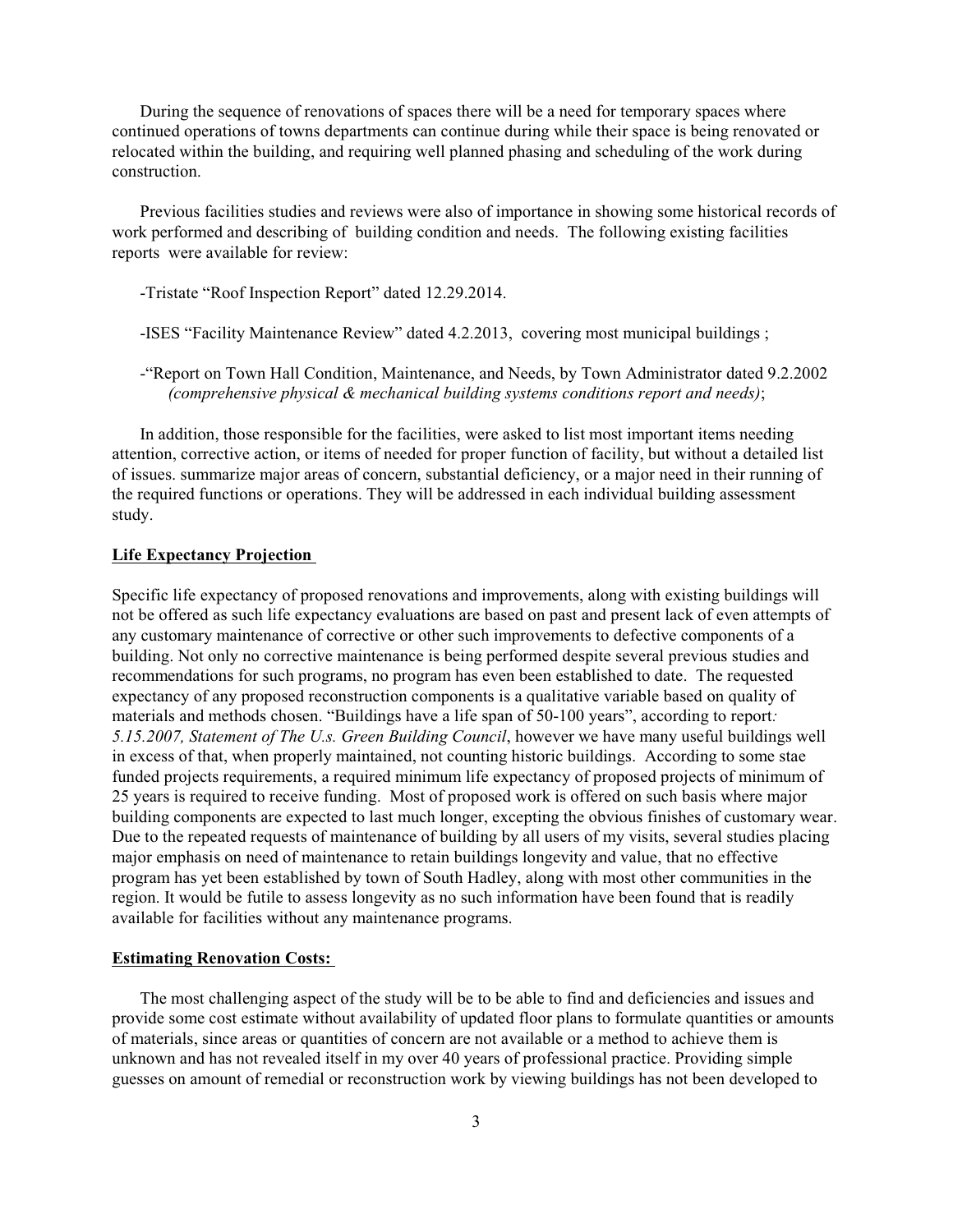make any legitimate determinations for cost estimates for each building of different size, area or volume of materials, as well as amount of labor, to achieve any real estimates. After initially visiting the two facilities, and seeing such numerous issues the study tasks showed the project seemed overwhelming with such numerous unknown quantities or areas to even produce even "ball park" quantities of remedial or replacement work to assign cost factors, a decision was made to create full cad drawing plans of the two largest and most complicated buildings, the Town Hall and the Council On Aging facilities. All cost estimates are always based on some form or manner of quantities to assign dollar values to and since it was not in scope of services the task was performed at no cost to the town. The other facilities being of simpler layouts few building measurements were taken to create at least an outline of the building to determine its area and get a better comprehension and basic quantities needed for the study evaluations. Plans and outline sketches of are also included in the report where needed.

Total renovated or new building project costs are a combination of "hard" construction costs that represent approximately 70% of total project, and the "soft" incidental costs that account for up to 30% of total project costs. Soft costs include the following: project management, architects & engineering fees, environmental and hazardous materials studies, project contingency, keys, locks and signage, equipment and furniture (if any), temporary relocation, storage, moving costs, project feasibility studies. Customary building construction estimates and costing analysis is quantity based upon square foot size, and specific costs are also based on a quantitative basis of areas or volumes upon which a Lump sum of new or renovated costs are assigned. In this study the whole building areas are used to estimate construction costs with an approximation of percentages breakdowns of each building category is established based on averages of other similar projects already completed, or previously estimated by other professionals for specific municipal building studies will then be utilized for this report.

Additional information needs to be added such as reduced annual operating costs of upkeep and energy usage of new facilities when compared to renovated facilities is not in the scop of this study. Such information will be needed for impact on long term final costs of facilities over 20 or so years, the customary life expectancy of projects. Another factor not fully addressed is the efficiency of space uses of each for each facility needs to be confirmed by the town with space use study with each department to compare to the quick assessment offered by viewing other similar such studies already performed. This information becomes important in determining size of any future building replacements needs. The new facilities can then be designed in the most efficient use of space and a smaller needed overall facility.

Even for purpose of proper comparison of costs, spaces not needed or used at the present can be renovated minimally or at future dates when the space is finally occupied or perhaps offered to another department not presently housed in same facility but has need for records storage or other functions. A consideration will be given for the adjacent Police Department building long term records storage needs could be placed in the Town Hall basement areas not presently occupied or needed. In addition the new or renovated facilities a study is needed to assess present day needs of all departments and any proposed consolidation of functions based on today's technology requiring reduced storage needs or staffing being replaced by technology. Perhaps the existing present Town Hall total storage spaces of 7,400 sf can be substantially reduced and lower substantially the cost of new or renovated projects.

The shift from customary way of doing things to electronically based manner is rapidly changing all of spatial needs by expanding our use of online activities that unfortunately are causing the demise of many department stores being replaced with electronic online merchandising purchases, billing, and storage of records. What has been noted in survey of all facilities is the very slow transition period of present paper record keeping to electronic format and to a paperless process of all activities records.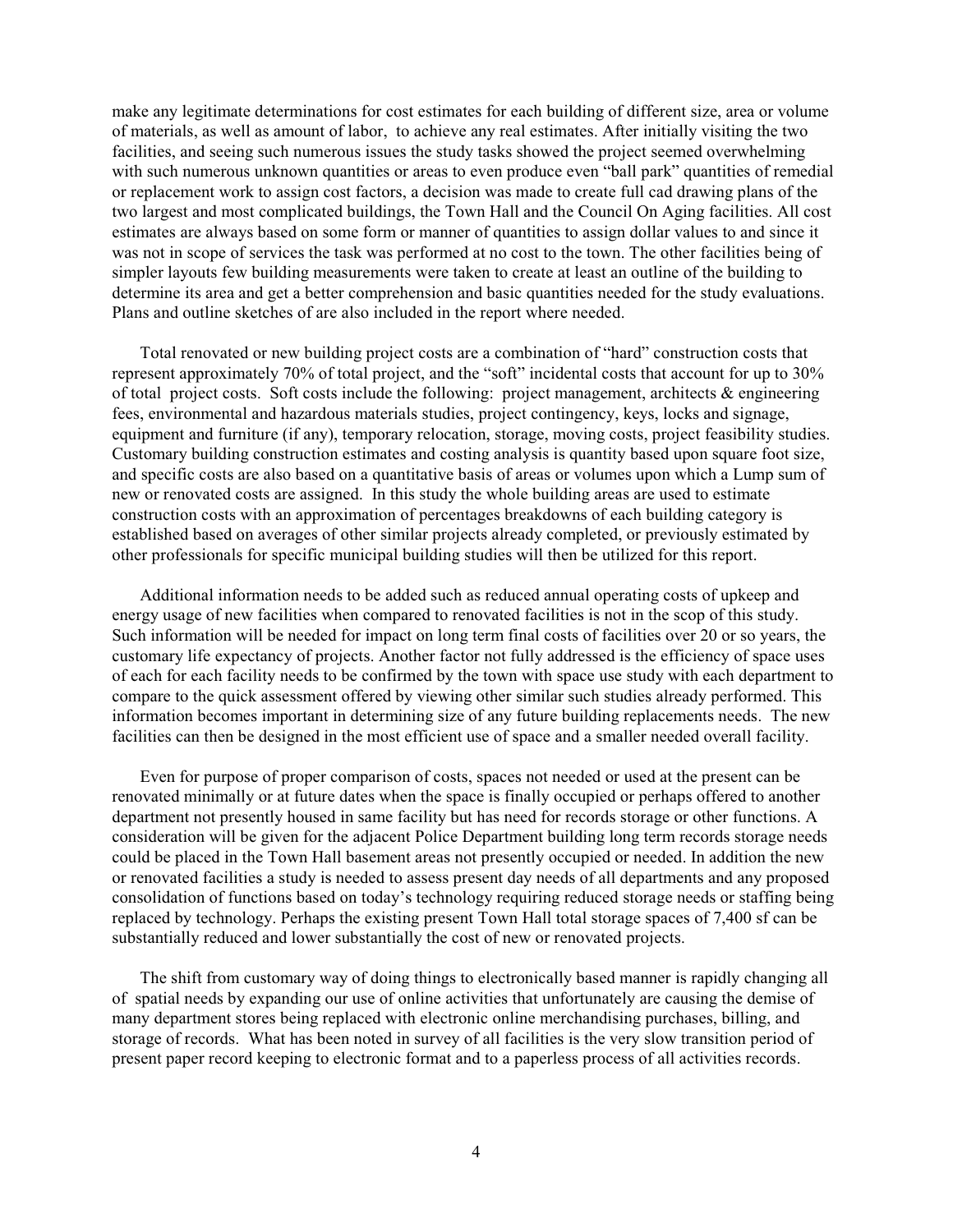#### **Building Codes Impacts:**

All proposed work will need to comply fully to building codes in particular those where exceeding certain cost or area limitations of existing buildings, additional and new requirements are triggered that change the overall scope of the project scope and costs. Any alteration, repair work on existing buildings is governed by 2009 IEBC (International Existing Building Code) and MA amendments to it and known as *Exiting Building Code of MA*, and in addition with energy efficiency in accordance with IECC 2009 and MA amendments. Energy codes do not require bringing whole facility to be modified except for new work or exposed exterior walls and roof cavities need to be filled with insulation. Existing structural system is unaffected if the work does not impact it more than 2% of the horizontal framing members of any existing framed floor or roof. Fire Sprinkler system will be required for buildings with occupant load over 30 and where work area exceeds 50% of floor, but only if building has sufficient municipal water supply without a new fire pump. Architectural Access Board has a limitation where if the cost of all projects within a 3 year period exceeds 1/3 of assessed building value, the whole existing facility and its components must be in full compliance and where local building departments have no jurisdiction on interpretations or any variances.

The most challenging will be the 521 CMR : ARCHITECTURAL ACCESS BOARD on the use of public buildings by the physically handicapped which may have the most important financial impact of renovations costs, where if they exceed more than 1/3 in a 3 year period, where the total authority rests with the Board, *"An owner or an owner's representative or tenant who thinks that full compliance with 521 CMR is impracticable may apply to the Board for a variance from 521 CMR.".* The following building facilities will be impacted by 521 CMR regulations:

Town Hall - assessed value \$669,500, renovations limits of \$223,167 COA building - assessed value \$681,500, renovations limits of \$227,167 DPW Admin. - assessed value \$413, 800, renovations limits of \$137,932

The Town Hall and CVOA buildings are also affected by the state amendment on existing hazardous conditions which shall apply to all existing municipal buildings where the following conditions shall be corrected:

*-Any means of egress which is not so arranged as to provide safe and adequate means of egress, including exit signage and emergency lighting in accordance with Chapter 10 of the IBC 2009 with MA amendments. Specific facility compliance issues and requirements will be addressed in more detail under each facility, where required compliance will vary and some allowances are made for exemptions and alternative compliance.*

Some work when undertaken will result in reduced or eliminated requirements such as an automatic sprinkler system will eliminate the needs for designated "Areas of rescue assistance", in a fire and smoke protected are for handicapped wheel chair users. A sprinkler system reduces or eliminates some required fire rating of walls and floors, increased maximum distance of travel to an exit, e.t.c.

The estimate costs are for the year 2017 and a 4% per year inflation rate needs to be added for the year the anticipated work may be planned for. Since this study is of generic nature based on observation only, actual conditions may vary when they are fully investigated and final determination of the extent of work is required, which will lead to different actual costs. Continued deterioration may also affect the final amount of work needed to correct or reconstruct building components. To demolish a building the costs without any hazardous materials investigation or removal would be in range of \$0.70 to \$1.00 per cu ft, and for town hall for instance it would be in range of \$350,000 - \$500,00, while the COA building would be in range of \$200,000 to \$300,000, and where it needs to be.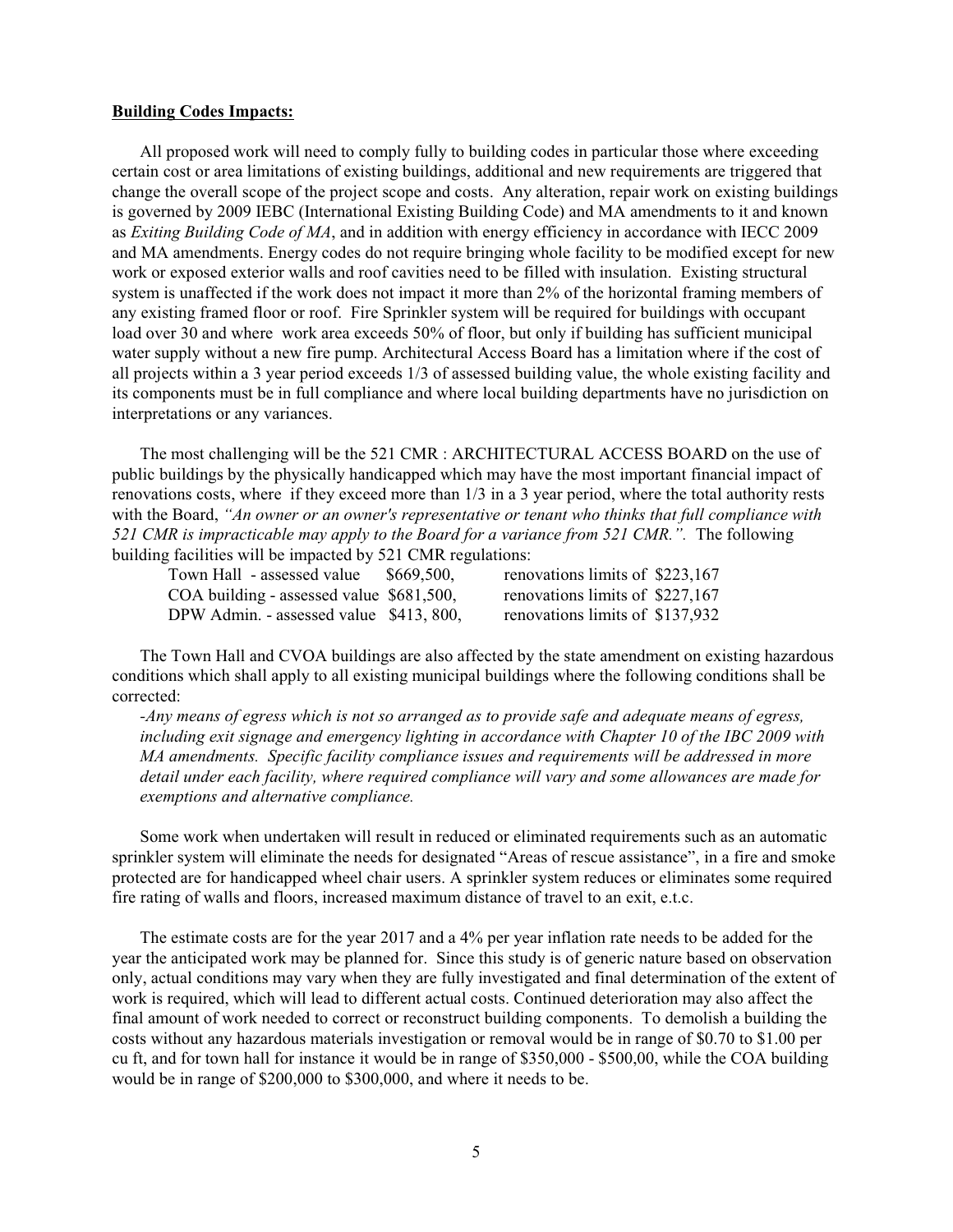## **Town Hall**

#### History and general building codes impacts:

Built in 1913 as very unique multi-use facility, originally a High School & Town Hall, and later changed to an Intermediate School & Town Hall from 1956 and 1959, and now a Town Hall shared space with School Administrative offices. It is a 3 story building of brick masonry exterior walls and interior wood partitions with plaster finish, while floors are of wood construction with vinyl tile for finish surfaces. Interior walls are mostly masonry walls at corridors and room dividing walls as well as auditorium walls, but difficult to confirm as all interior partitions are surfaced with plaster or gypsum board finish. Most areas have a suspended ceiling system installed under existing perforated acoustical tiles blued to plaster ceilings. Numerous other upgrades and alterations have been performed throughout the building and being mostly of decorative nature with storage vault rooms created, accessible toilets provided for and an elevator was installed around 1989, and in process of upgrading. New fire alarm system was in process of being installed throughout the building.

The Occupancy classification is Business group B reserved for offices, professional type service type transactions, including storage of records and accounts and including, but not limited to Civic Administration uses. The building is of Type III B type of construction consisting of non-combustible exterior walls of masonry brick, however since the fire separation distance of 30 ft and greater surrounds the building no fire rating is required of the exterior walls and can be of any material, including wood, is allowed by building codes. The building is allowed a height of 3 stories and 19,000 sf of area per floor, which can be increased by 150% in floor area to 28,500 sf, due to the perimeter of having at minimum a 20 ft wide public way or open space. The existing facility is within the allowable height and area limits, being of a 3 story height and of 17,867 sf first floor area, the largest of floors.

Being almost 100 years old the building is of overall solid construction where the major building components appear in good shape where there is no noted sagging of floors or leaning walls offering a solid base for renovation work. Structural investigation is recommended to confirm the visual observations made. The Ground Floor level is actually located in a basement which is approximately 4 to 6 feet below the ground which slopes to the rear of building and where the lowest area of the old boiler room is 3.5 ft below the main basement level. In viewing the brick basement walls, being up to 9 ft below ground surface, only minimal wall moisture penetration was found, suggesting sound basement wall conditions with apparently good drainage away from the perimeter of the building. Much of the basement space is being utilized for paper records storage and parks and recreation department equipment with some office spaces off the main corridor along the south portion of the building.

Heating system has been updated with new boilers and updated the distribution system from steam to hot water in rooms and spaces but no mechanical ventilation system was provided for, except for the window air conditioning units sprinkled throughout the building. Electrical systems have been modified throughout the life of the building on an as needed basis and the present system is a collection of different vintage installation including some of the original "wire & knob" wiring in some hidden areas. When new installations were made, most of existing abandoned lines were left in place and not removed making it a challenging task of identifying individual lines.

The exterior of building the brick is in good condition except for the six ornate arched roofs over entries that ongoing water seepage issues from the copper roof protection metal roofs and flashing. The decades of water penetrations around and through the metal have eventually led to falling brick onto the entry stairs and landings resulting in closures of two main entries to normal use and only as emergency egress routes. The water penetrations have worn out mortar in joints where the freeze-thaw cycles have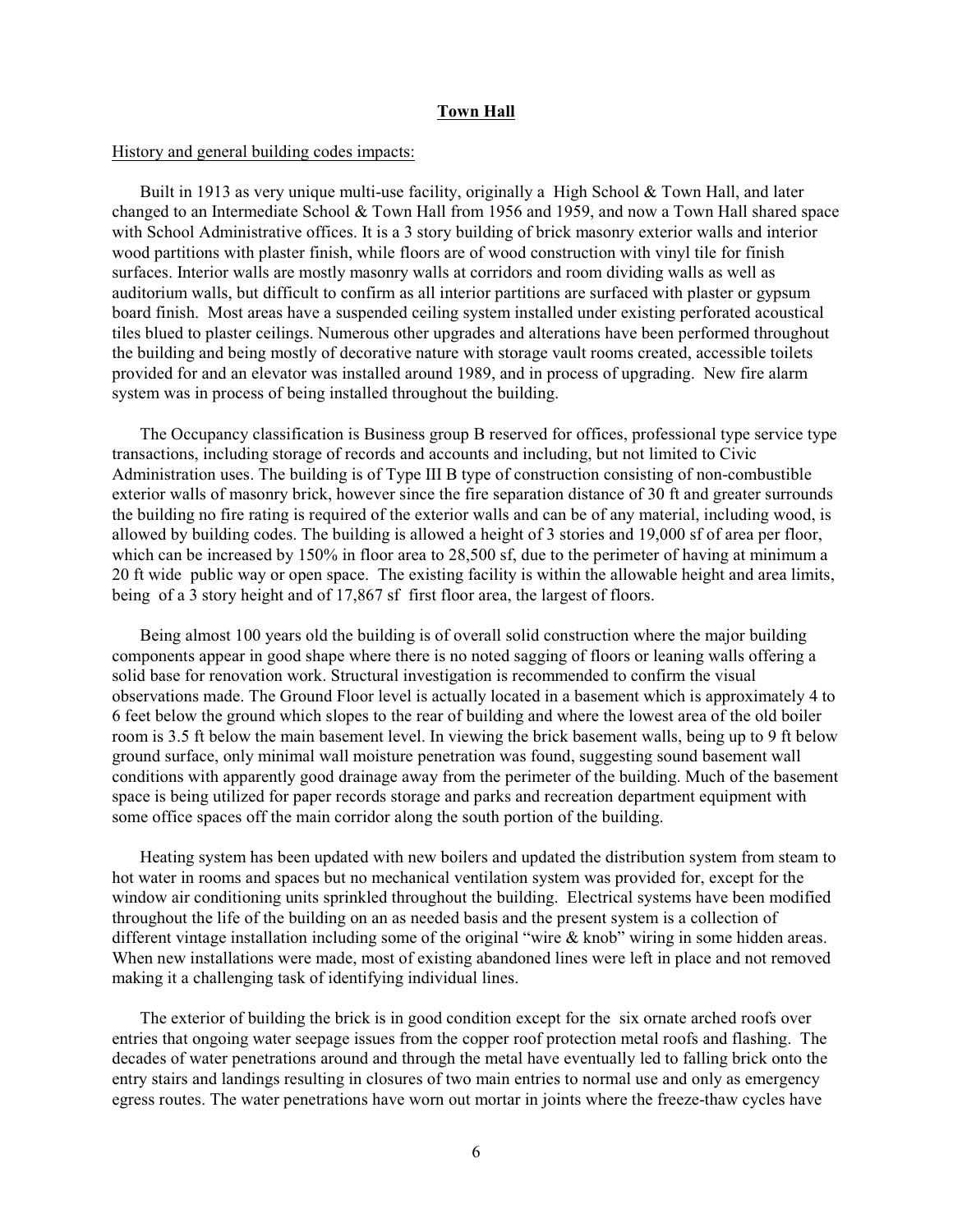damaged the integrity of the entries brickwork and will result in possible collapses in future. In few areas structural cracking of exterior brick has been noted and lack of downs-pouts to direct the rainwater safely to the ground is allowing streams of water down the brick face of the building deteriorating the brick. In viewing the interior the water has not yet visibly penetrated to exposed surfaces.

Exterior windows were replaced with new vinyl double-hung or fixed with insulating glass and in fair condition with several glass panes of glass cracked and in need of replacement. The windows were installed in 1995 but the wood interior perimeter trim and sills were not replaced and being over are in very poor condition, with many trim pieces dry-rotted and falling off. Customarily window replacement include interior trim replacement as well, with metal or vinyl panning system assuring proper weather closure on the interior, which was never done.

Individual air conditioning units placed in windows also pose a hazardous condition as their securement in the openings needs to be examined at least on a temporary basis to assure that none are in danger of falling out until a more permanent solution is achieved with a central air conditioning system. Sufficient headroom appears adequate for a new suspended ceiling system to conceal plumbing & sprinkler piping and new duct-work for new hvac system. Original existing ceilings in building have perforated acoustical tile applied to existing plaster ceilings. Window areas will have sloped or soffits at windows which will be above new ceilings.

Existing roofs are of a single ply membrane where they have been already replaced and where the main roof has reached its limits of protection with apparent leaks noted on second floor hallway ceiling, and of statements that the perhaps the membrane itself has shrunk and is pulling away at perimeter flashing.

Parking areas available to all are totally inadequate where the existing cramped and undersized (98" wide where minimum recommended is 108") 32 spaces along with 18 on street spaces available provides a total of 50 spaces where zoning regulations require 3 spaces per 1,000sf of building area require a total of 135 off street parking spaces. Attempt was made to increase total parking if existing town hall is renovated by purchasing at minimum the adjacent club facility which does not appear to be fully utilized where if it were purchased and demolished, a minimum of 26 additional spaces could be created. In addition there is also an abandoned former gas station convenience store that may also be available.

Accessibility: The previously installed elevator is presently under safety and other upgrades to required safety standards, allows the required handicapped access to all building levels, as required by handicapped regulations. Existing buildings are exempt from full accessibility compliance when all work performed on public buildings is less then \$100,000 and amounts to less than *"30% of the full and fair cash value of the building*". However, according to the governing state regulations Section "3.3.2 the present assessment of the Town Hall is listed at \$669,500 any combination of projects in a 3 year period cannot exceed \$223,167. Some additional exemptions allow the following type of work, up to \$500,000 where building permits are taken out for: curb cuts, alteration work limited solely to electrical, mechanical or plumbing systems; hazardous materials abatement; retrofit of automatic sprinkler systems; roof and windows repair or replacement; repointing or masonry repair; site utilities and landscaping. In past experience of clients seeking variances from full compliance, it has been a constant theme that financial hardships or limitations have not been granted to date.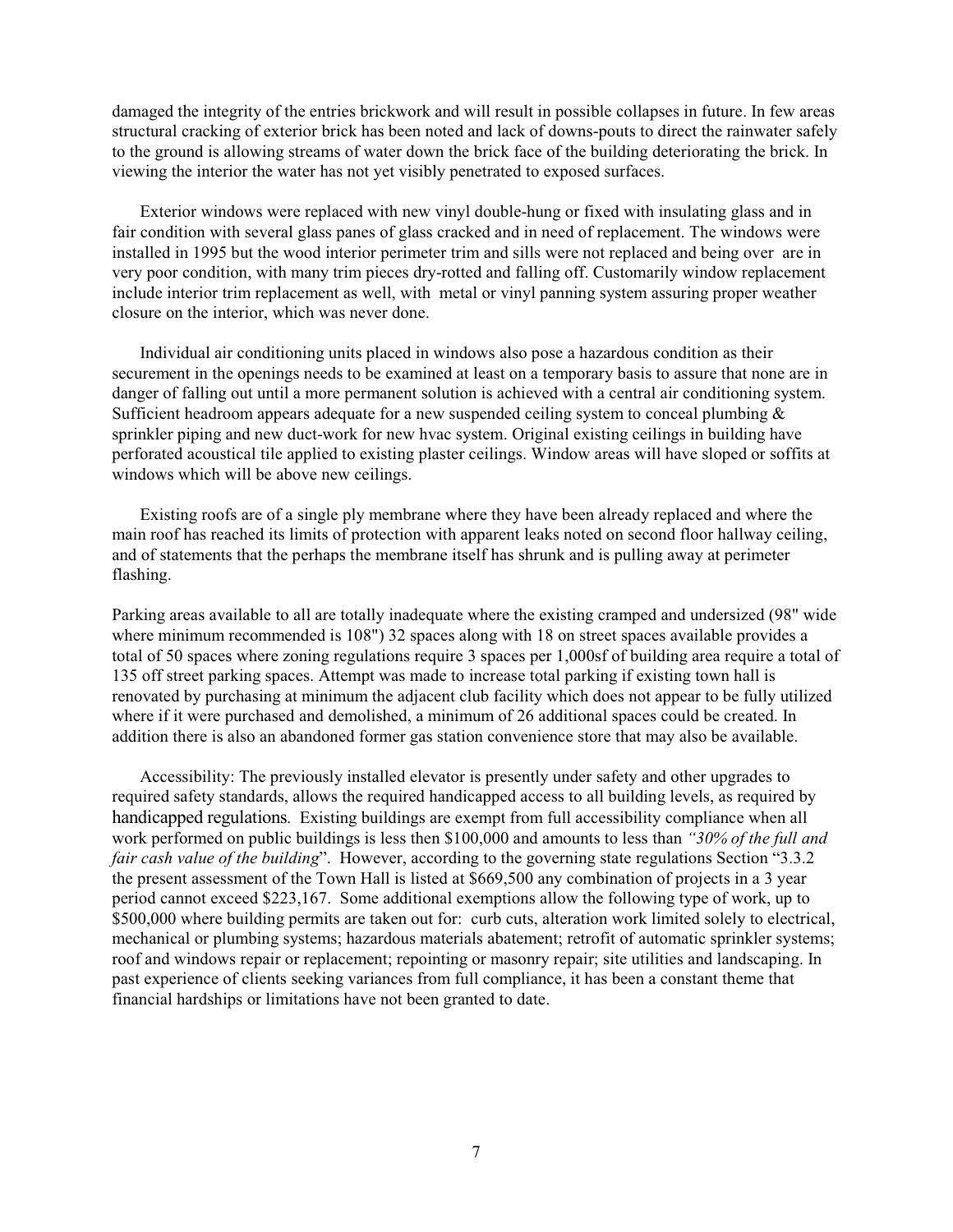## **Critical priorities:**

- C1. Renovate & reconstruct 6 roofed building entries: (replace metal roofs, re-flash with gutters  $\&$ downspouts, repoint & repair brick supports & adjacent walls, clean brick, repair & re-caulk granite stairs Lump sum \$ 150,000
- C2. Main 2 story roof replacement, replace 7,800 sf roof and 200sf of existing insulation and plywood deck, parapet flashing 360lf. Lump sum \$ 130,000

*Total Cost of first 2 Critical priorities of \$270,000 alone exceed 1/3 assessed value of \$ 223,167 triggering full handicapped accessibility compliance for the whole building.*

| C <sub>3</sub> Egress safety:                             |          |              |
|-----------------------------------------------------------|----------|--------------|
| 3.1 Install emergency lights $&$ exit signs in basement   | Lump sum | 20,000<br>S  |
| 3.2 Reconstruct 2 basement egress stairs                  | Lump sum | 60,000<br>S  |
| 3.3 Reconstruct 2 $1st$ floor exterior wood stairs        | Lump sum | 60,000<br>S  |
| 3.4 Reconstruct 3 stage egress stairs                     | Lump sum | 30,000<br>S  |
| C4 Handicapped accessibility compliance:                  |          |              |
| 4.1 Replace hardware only, if door is recessed $\leq 6$ " | Lump sum | \$120,000    |
| 4.2 New doors & frames, if door is recessed $> 6"$        | Lump sum | \$160,000    |
| C6 Reconstruct, extend 2 floor ramps with landing         | Lump sum | 40,000<br>S  |
| C7 Provide wheel chair areas of refuge at ea floor        | Lump sum | 90,000<br>\$ |
| <b>Total Cost of Critical priorities</b><br>\$860,000     |          |              |
| <b>Necessary priorities:</b>                              |          |              |
| N1 Automatic sprinkler system                             | Lump sum | \$180,000    |
| N2 Front interior 2 stairways refurbishing                | Lump sum | 70,000<br>S  |
| N3 Auditorium windows perimeter wood trim                 | Lump sum | \$<br>30,000 |
| N4 Remove & replace all interior windows perimeter trim   |          |              |
| in all offices all floors                                 | Lump sum | \$100,000    |

N5 Repair, remove and replace dry rot at 2 front entries Lump sum \$ 5,000

N6 Replace broken windows Lump sum \$ 15,000<br>N7 Maintenance technician and a maintenance program Unknown N7 Maintenance technician and a maintenance program

#### Total Cost of Necessary priorities \$450,000

| <b>Recommended priorities</b>                                 |          |              |
|---------------------------------------------------------------|----------|--------------|
| R1 Repair or re-surface walkways around the building.         | Lump sum | \$20,000     |
| R <sub>2</sub> Replace 2 front entry door and transom systems | Lump sum |              |
| R3 Install new flooring of used spaces 32,000 sf              | Lump sum | 70,000<br>S. |
| R4 Remove asbestos tile on all levels                         | Lump sum | \$180,000    |
| R5 Increase parking by 26 cars, not including purchase of     |          |              |
| adjacent parcel, including demolition of structure            | Lump sum | \$145,000    |
| R6 All windows replacements w/interior trim                   | Lump sum | \$650,000    |
| R7 Repair, sand and refinish stage floor                      | Lump sum | 5,000<br>S   |
| R8 Upgrade Audio/Video Town Hall Auditorium                   | Lump sum | 40,000<br>S  |

## **Total Cost of Recommended priorities \$ 1,178,000**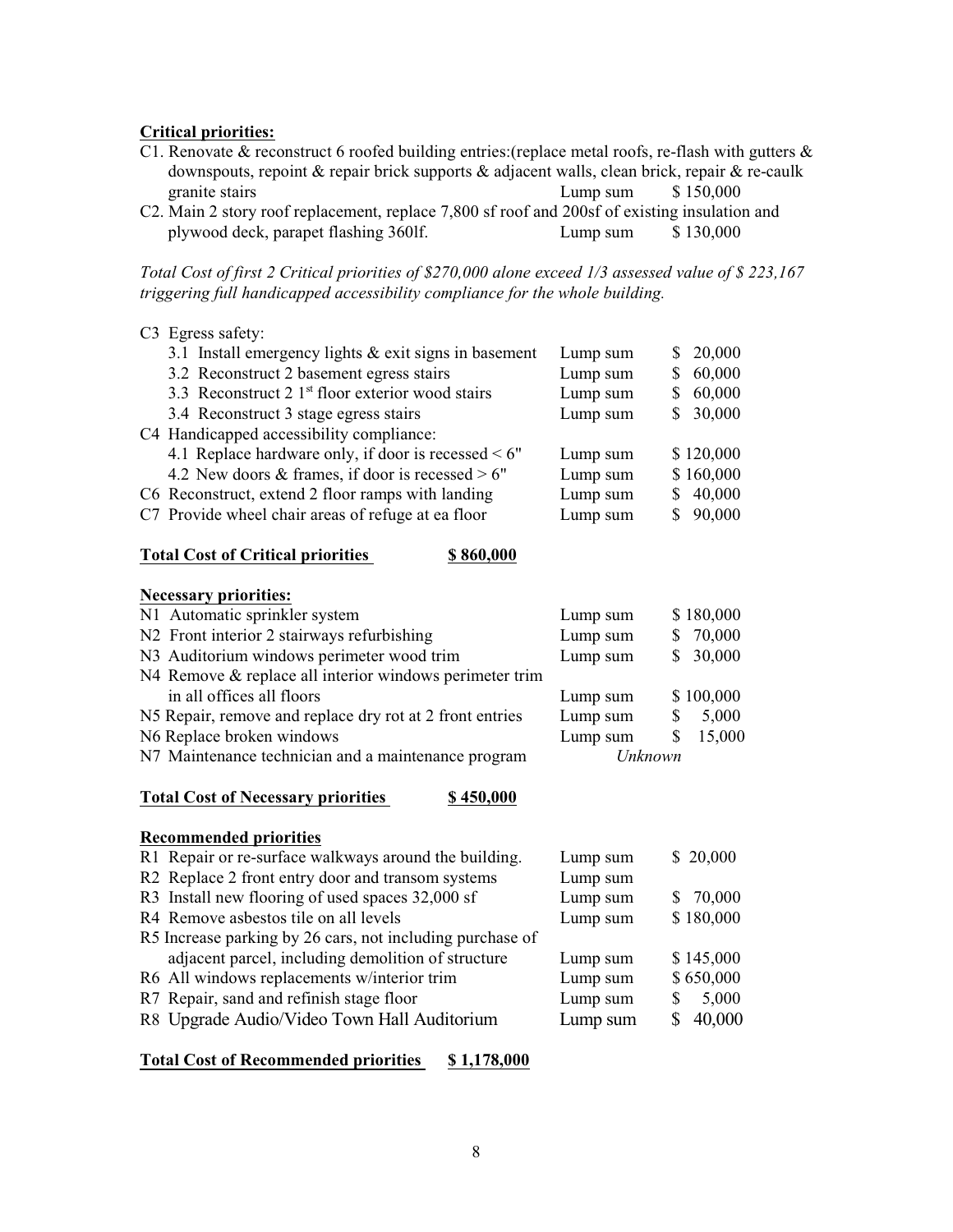#### **Total building renovation option,**

including new HVAC system and new reinforced pvc roofs of 30 year warranty. Total and complete renovations to bring the facility to present day building codes of all office areas on 3 floors, including new HVAC system, and only minimal renovations of basement storage areas and basic clean up and paint only in boiler room and vacant space under the meeting room stage area. No work will be performed to existing storage vaults, total area of 1,100sf and located on first floor.

| Total Town Hall renovation construction estimated cost = \$7,063,120 |                      |          |           |  |  |
|----------------------------------------------------------------------|----------------------|----------|-----------|--|--|
| !st fl vaults                                                        |                      |          |           |  |  |
| Boiler rm, vacant                                                    | 3,458 sf @ $$40/sf$  | Lump sum | 140,400   |  |  |
| Storage basement spaces                                              | 10,212 sf @ $$80/sf$ | Lump sum | 612,720   |  |  |
| Office and other usable spaces                                       | 31,550 sf @ \$200/sf | Lump sum | 6,310,000 |  |  |

## **New Building Options:**

For a new building construction option 3 separate scenarios will be used but do not include purchase and improvement of property.:

|                               |                          | A. Total new building size based on other town hall studies and their interpolation to square ft of |  |
|-------------------------------|--------------------------|-----------------------------------------------------------------------------------------------------|--|
|                               |                          | building based on population. Using population of 18,000 and 1.37 square ft per person.             |  |
| $18,000 \times 1.37$ sf/pers. | $24,660$ sf @ \$300/sf = | \$7,398,000                                                                                         |  |

- B. New building size based on actual office and support spaces used presently with storage spaces  $32,000 \text{sf}$   $\odot$   $\cancel{32,000 \text{sf}}$  =  $\cancel{9,600,000}$  $32,000sf$  (a)  $$300/sf =$
- C. New building of exact same size as existing:  $45,220$ sf @ \$300/sf = \$13,566,000

If the decision is made for a new facility or to lease space at another location there will be a need to determine how to sell or lease the existing town hall building. In other such undertakings it was found very difficult to sell the building at a price favorable to the taxpayers, in particular in locations where there is abundant vacant space available nearby.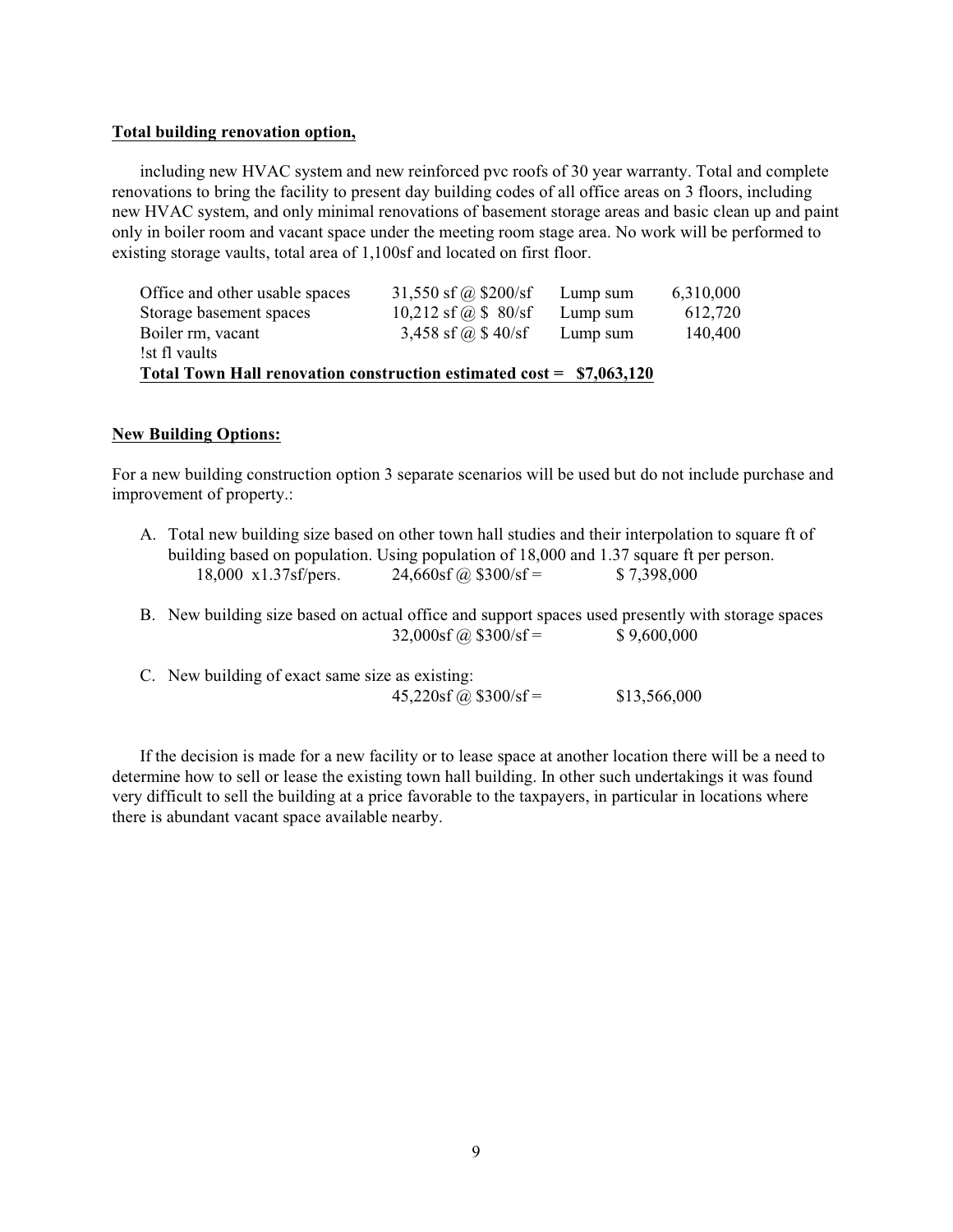## **Council on Aging**

The Senior Center is located in former Woodland Elementary School building constructed in 1924, renovated in 1956 when an addition of classroom wing was constructed for a total of 17,180 sf of 1 story building area. A major renovation/upgrade of a new HVAC and electrical systems around 1998, kitchen was updated in 2012 and flat asphalt built-up roofs replaced with a new rubber membrane roof and with new roof insulation. The replacement of roof also required additional structural roof support system of columns and concrete support system in basement in area of existing dirt floor. The 2012 renovations included heating and electrical system upgrades including a sophisticated controls systems and enormous central electrical control system module. Additional renovations have taken place where some windows were replaced with translucent insulated panels similar to or the "Kalwall" system.

The building is classified as A-3 Assembly occupancy uses intended for worship, recreation or amusement which include community halls. The building is also of a type III B construction type where it is allowed to have maximum area of 9,500 sf which can be increased by 150% to an area of 14,250 sf but the facility of 17,180 exceeds the allowable area and may be in need of a sprinkler system to be in code compliance of today. Since it was constructed under different regulations of the time period for a different use, the change of occupancy from educational to assembly also occurred under different regulations a thorough building codes review needs to be undertaken prior to start of any major renovation. It could be allowed of unlimited area if an automatic sprinkler system is installed (approximate cost of \$70,000), then it can have an unlimited area as per section 507.7, of 2009 IBC when surrounded by public way or yard of 60 ft or more as it seems to be now.

The COA facility is of similar age as the town hall of being almost 100 years old and also of being of overall solid construction where the major building components appear in good shape and where the roof structural system already has been upgraded, but an additional complete structural evaluation by a structural engineer is still highly recommended to confirm the visual surface observations. The outward appearance of the building and surrounding grounds shows an almost total lack of proper maintenance and upkeep where if it were not for its hidden out of sight location, the town would be continuously accused of total neglect of its senior citizens. In a nutshell, the building is in a deplorable cosmetic condition that needs substantial improvement or planning of new facility construction must be undertaken.

Exterior walkways and parking areas have numerous tripping hazards even for young enthusiasts. Peeling paint and dry-rot is evident on most of exterior wood trim, as well as metal door and frames rusting. Many exterior egress doors swing over a sill drop of 7"-8", where none is allowed due to severe hazard of tripping and falling due to unexpected floor elevation drop. The exterior concrete pads at those doors are in substantial cracking, separation and disrepair adding to the obstacle of proper egress in normal conditions but really dangerous in emergency haste. The facility was built as an elementary school requiring exits from all classrooms which may no longer be needed and an interior evaluation needs to be performed on needed only exit doors and eliminate others, as already noticed that some doors already have been eliminated. There are other numerous tripping hazards as well, paving potholes, raised concrete curbs of abandoned areaways and other such raised concrete structures. Some regrading is also required to channel away roof and surface rainwater from entering the building, in particular the basement ramp entry doors where nearby roof drain as well as the driveway area slopes to resulting in repeated flooding of the old basement floor area.

Where it may have an upgraded with some unseen mechanical and electrical systems, but never seeming as a complete package replacement but several vintages of different heating systems and their components are somehow integrated together into a final product that is difficult to properly control heating or cooling of spaces.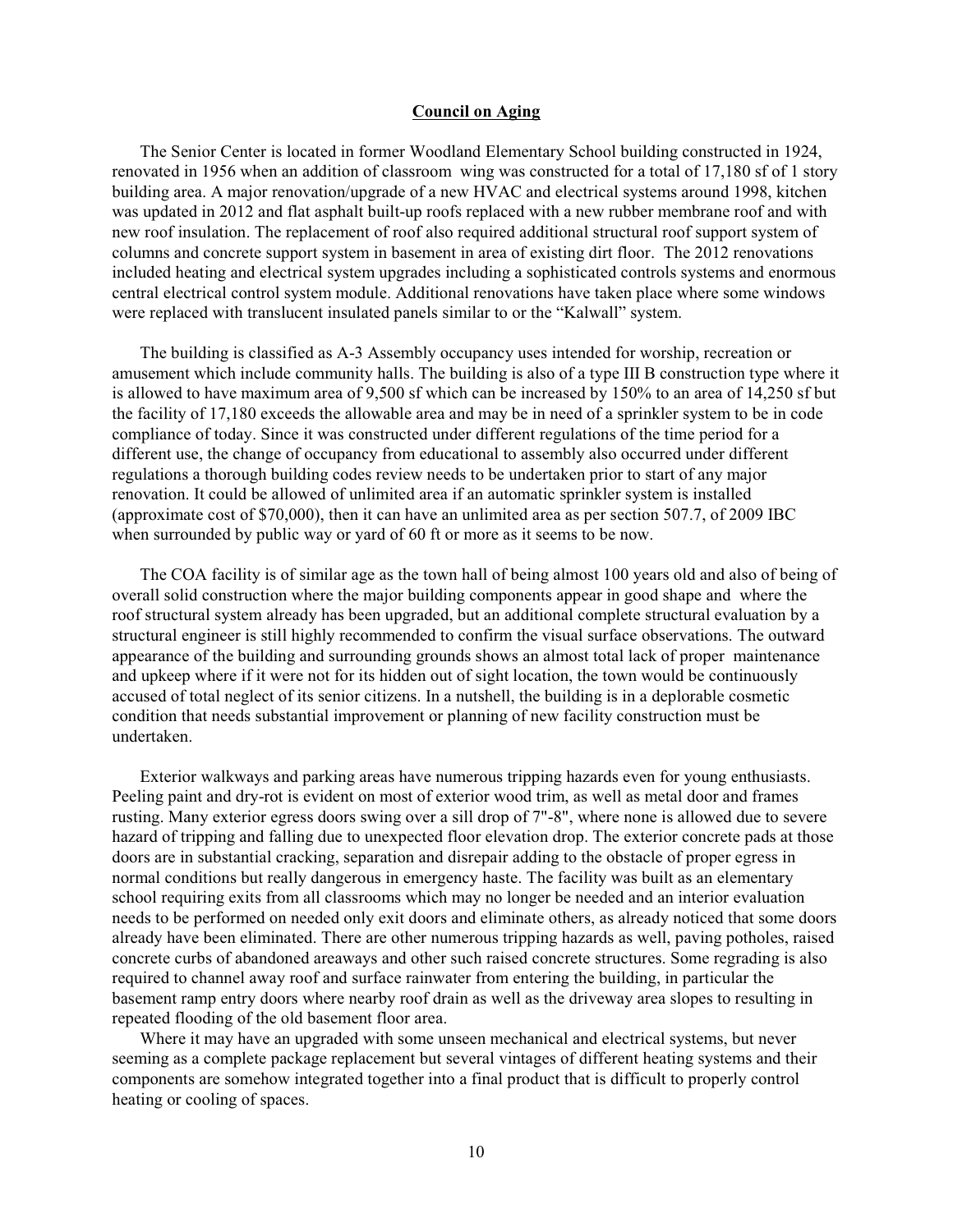Interior of building is very poor condition and the visual of finishes like ceilings, floors, walls, trim and furnishings, all show complete lack of proper maintenance or replacement when damaged. Vinyl tile flooring is cracked throughout the facility and missing pieces replaced with mismatching color and style. Apparently in areas receiving new duct-work and other mechanical work had new suspended ceiling and new lighting was installed in those areas. Other ceilings have the original perforated glued on tile ceilings. In several areas it appears that some of the new ceiling tiles are stained from roof leaks that were fixed in 2012 with new roof replacement. In other areas even the original glued tiles have fallen and not replaced. In some areas of attempted ceiling tile replacement was performed with several different types not matching. There is sagging of the 2x4 suspended acoustical tiles in some areas, suggesting an incorrect or thinner type of acoustical tiles were installed. The flooring has also been neglected where there is lifting and cracked tile everywhere and most replacement pieces are rarely matched in color or type. Wood floors of cafeteria have outlived their life expectancy long ago and in need of new replacement, substantial refinishing or recovering. The original raised platform of the school activities have no rails, barriers or guards and is a hazard when used for recreational activities, and needs a resolution. Kitchen area was updated with equipment but not the required cleanable wall surfaces as required by health codes and the areas of windows behind dishwashing sinks cannot be maintained and cleaned properly as those walls should have washable and cleanable capabilities.

The condition of the building only lends itself to a complete building renovation of all finishes, as trying to repair, replace or refurbish any individual components will only add to the problem of continued patchwork of incomplete work phases not properly organized and carried out. Doors & Windows are of varied vintages from original single glazed windows, combination of upper fixed translucent panel & lower aluminum operable awning type, and all will need further investigation and likely replacement.

#### **Total building renovation option,**

Since the newer HVAC and electrical systems will not need a complete replacement some credit, as will the kitchen equipment, will be given towards the renovation costs. The 2012 replacement roof or the sloped roof shingles would also remain further reducing the overall building renovation costs from \$200 to \$170/ sf., and only minimal renovations of basement areas of basic clean up, moisture proofing, if required and removal of abandoned boiler.

| Complete building renovation | 17,180 sf @ $$220/sf$ | Lump sum | \$3,800,000 |
|------------------------------|-----------------------|----------|-------------|
| Total renovated floor area   | 17,180 sf @ $$170/sf$ | Lump sum | \$2,920,000 |

## **COA building renovation construction cost range = \$2,920,000 - \$3,800,000**

#### **New Building Options:**

For a new building construction option 3 separate scenarios will be used but do not include purchase and improvement of property.:

- A. Total new building size based on other COA studies and their interpolation to square ft of building based on population. Using population of 18,000 and 0.72 square ft per person. 18,000 x0.72sf/pers.  $12,960s$   $\hat{a}$  \$320/sf = \$4,200,000
- C. New building of exact same size as existing:  $17,180$ sf @ \$320/sf = \$5,500,000

#### **COA building renovation construction cost range = \$4,200,000 - \$5,500,000**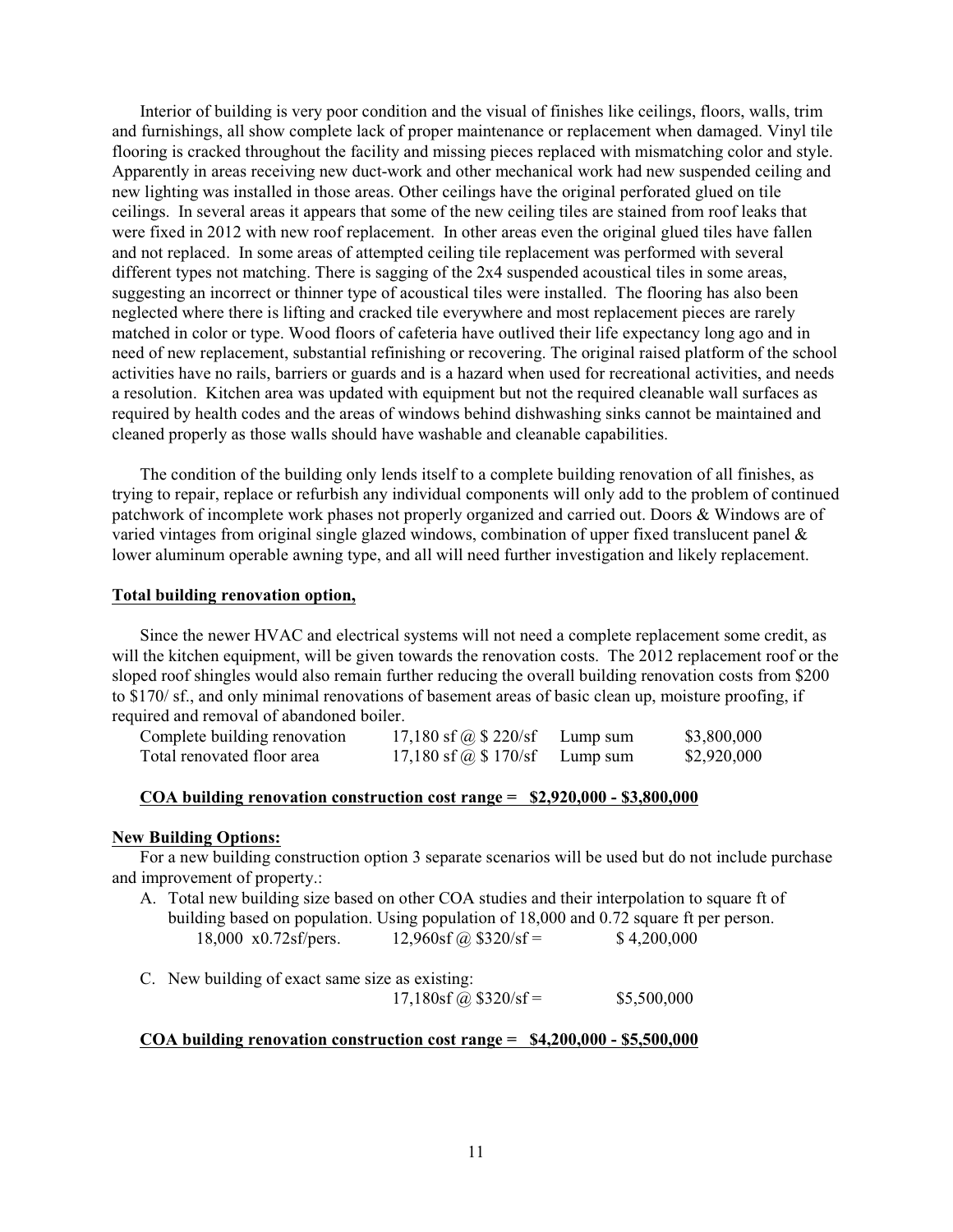#### **DPW Administration**

The DPW administration facility is a combination of small office building of 1,984 sf and a metal garage type building used for repair and storage of vehicles and equipment of approximately 12,320 sf area, for a total size of 14,304sf. The office portion of the facility is of exterior masonry walls, interior wood framed partitions, and a lower roof then than the garage. The building was constructed in 1973 and the office part is of adequate size at the present but the garage is undersized for both functions while placed on a limited site not allowing any significant expansion. Based on studies of others the suggested a size of a Highway Department based on population basis suggests a buildings of 25,000 sf in area based on population numbers.

A request was made for a expansion of the garage facility to accommodate another single bay, 24ft wide and full length of the building 70 ft deep. The addition to include an overhead doors at both ends to service and store vehicles and equipment in a protected environment. The addition will be of same kind of construction to match existing metal building construction with an overhead door matching existing in size but meeting new energy codes requirements. Adjacent overhead door sills need a metal or P. T. Wood guardrail needs to be installed facing the driveway and concrete filled metal guardrails at corners of the building for protection from vehicular and equipment traffic. The garage metal roof has translucent panels that are leaking and needed replacing with new metal roofing panels to match adjacent, including required flashing and sealing. Install new insulation to meet new energy codes.

Adjacent to the woodshed structure at the rear of the property nest to the salt shed structure and in front of plastic storage tanks, there is a downward ramp as if for loading dock depression. It has plastic traffic cones placed on ground, along the side of the depression and may be in need of guardrails where in excess of 30" in depth. Truck docks are exempt from the guards and where it may have been one in past use, however it poses a vehicular and pedestrian hazard. Filling in the ramp of placing guardrails in needed unless a truck dock is intended.

Handicapped accessibility compliance has not been addressed in office and lockers areas of the facility and it is not in compliance. Office main entry needs the a existing concrete ramp reworked, women's toilet room is too small & needs to be expanded, 2 doors need replacement and all other existing door hardware needs to be changed. Mens overall toilet area is of adequate size but needs partition and fixtures renovations to create new accessible toilet, urinal and hand sink. Shower stall is not presently used needs to be permanently discontinued or modified to meet regulations. It would be advisable to hire an architect to redesign the office area to meet the accessible requirements with a minimum of construction work required by utilizing existing walls & plumbing for optimum utilization of space at minimal cost.

The site is encircled with a chain link fence and swinging gates access to the garage functions which is in need of repair/replacement to provide some minimum security to the equipment and vehicles grounds. Parking areas will be protected by guardrails along buildings and steel pipe bollards at corners and doorways. New pipe bollards are also recommended at all existing doors as existing bollards are not protecting the door openings and door hardware.

Critical priorities:

| C1 Increase size of garage building by adding 1 full parking/service bay, a 24ft wide addition full |          |           |  |
|-----------------------------------------------------------------------------------------------------|----------|-----------|--|
| depth of building and of area 1,680 sf.                                                             | Lump sum | \$240,000 |  |
| C <sub>2</sub> Replace all 8 translucent roof panels with metal panels Lump sum                     |          | \$16,000  |  |
| C4 Rework existing concrete entry ramp, add landing                                                 | Lump sum | \$4,000   |  |
| <b>Total Cost of Critical priorities</b><br>\$262,000                                               |          |           |  |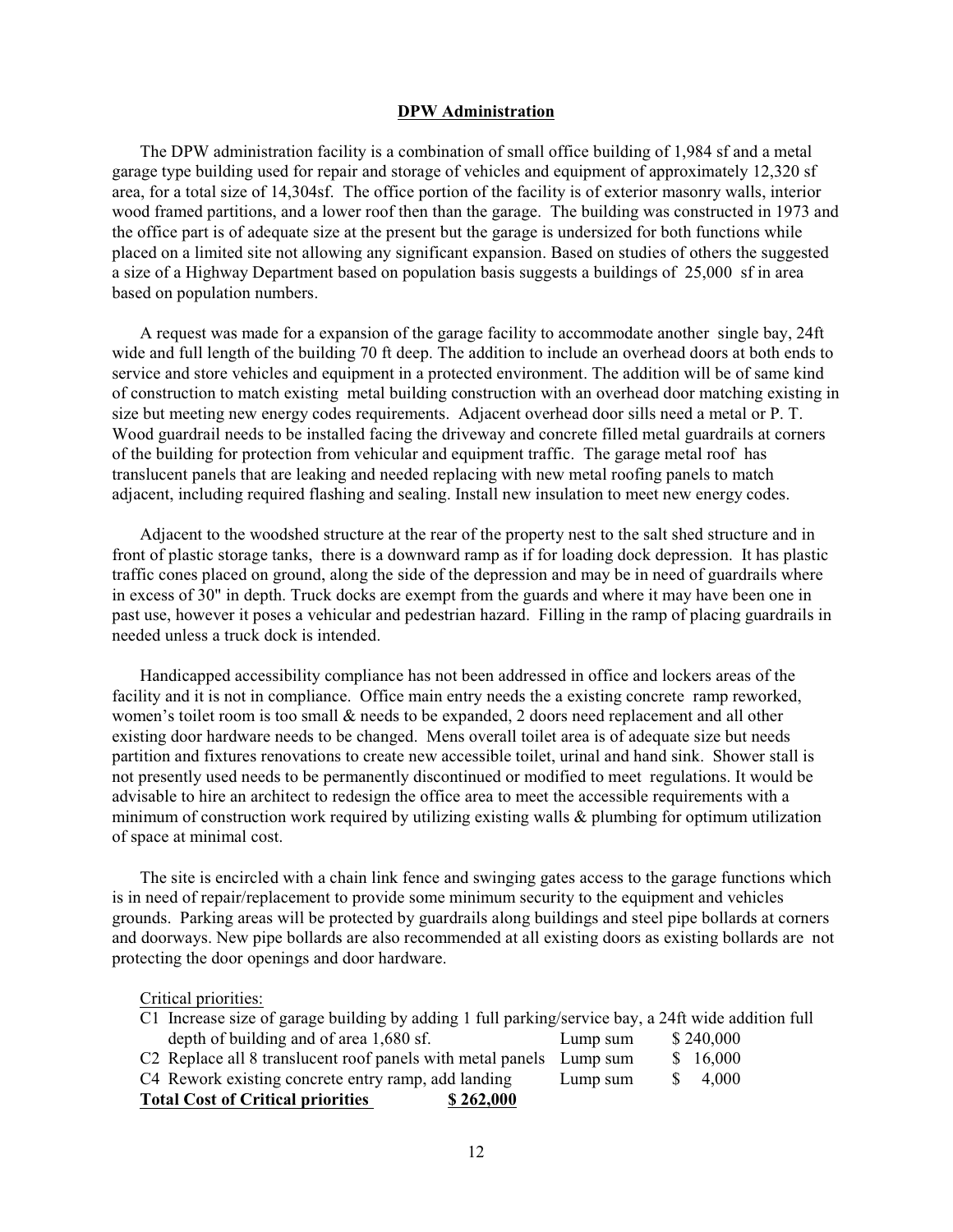Necessary priorities:

| N1 Renovate office area with handicapped toilet and provide handicapped access to as         |          |  |          |
|----------------------------------------------------------------------------------------------|----------|--|----------|
| office spaces and functions.                                                                 | Lump sum |  | \$12,000 |
| N2 Renovate mens locker area toilets to allow for handicapped accessible toilets and access. |          |  |          |
|                                                                                              | Lump sum |  | \$9,000  |
| N3 Replace exterior office entry door & frame                                                | Lump sum |  | \$6,000  |
| N4 Abandoned truck dock guardrail or fill-in                                                 | Lump sum |  | \$3,000  |
|                                                                                              |          |  |          |

## **Total Cost of Necessary priorities \$ 30,000**

Recommended priorities

| R1 Install guardrails at all building walls and fences adjacent equipment traffic areas, and at all |          |          |
|-----------------------------------------------------------------------------------------------------|----------|----------|
| building corners concrete filled metal pipe bollards.                                               | Lump sum | \$ 5,000 |
| R2 Repair & replace perimeter fence and new metal posts Lump sum                                    |          | \$30,000 |

## **Total Cost of Recommended priorities \$ 35,000**

## **WWTP Facilities**

Waste Water Treatment Plant facility constructed in 1980 is located in adjacent city of Chicopee and has the treatment facilities along with 3 small buildings and a main has a multi purpose two story building. The main building has spaces for treatment equipment and materials storage, a garage for equipment & vehicles located on first floor, and has operational and administrative functions and offices. The building also provides for locker and shower facilities for employees along with a lunch room on the second floor. It appears to have adequate space in the main building of brick masonry exterior and of steel framing systems. It is in a corrosive environment from the open treatment pools that permeate the air at times and requires materials to be used resistant to chemicals used. The building in general is in fair to good condition, but interior finishes are in need of repainting and some furniture replacement after near 37 years of use. Corrosion of one exterior metal door & frame is in need of repair.

The other 3 buildings are less than 1,000 sf each where the only reported building issues were new roofs are required for the RAS and Gritt buildings which have existing tar  $\&$  gravel built-up roofs. The facility was constructed in 1980 and is assessed at 3,827,000 by the city of Chicopee. A strong recommendation is to install a minimum of 60 mil thick reinforced PVC as manufactured by Sarnafil, now a division of Sika Corporation - Roofing division, or other manufacturer with a product of rack record of at least 20 years with requested warranty period of 25 year minimum.

| Critical priorities:                                                                       |          |   |          |
|--------------------------------------------------------------------------------------------|----------|---|----------|
| C1 New roof s for RAS and Gritt 1,900 sf.                                                  | Lump sum |   | \$38,000 |
| C <sub>2</sub> Remove exist HM door & Frame with new                                       | Lump sum | S | 6,000    |
| <b>Total Cost of Critical priorities</b><br>\$44,000                                       |          |   |          |
| Necessary priorities:                                                                      |          |   |          |
| N1 Provide office area with new paint and remove $\&$ replace existing vinyl tile flooring |          |   |          |
| in area of $4,000sf$ x $$8/sf$                                                             | Lump sum | S | 32,000   |
| N2 Provide new window screens & re-caulk windows                                           | Lump sum | S | 2,000    |
|                                                                                            |          |   |          |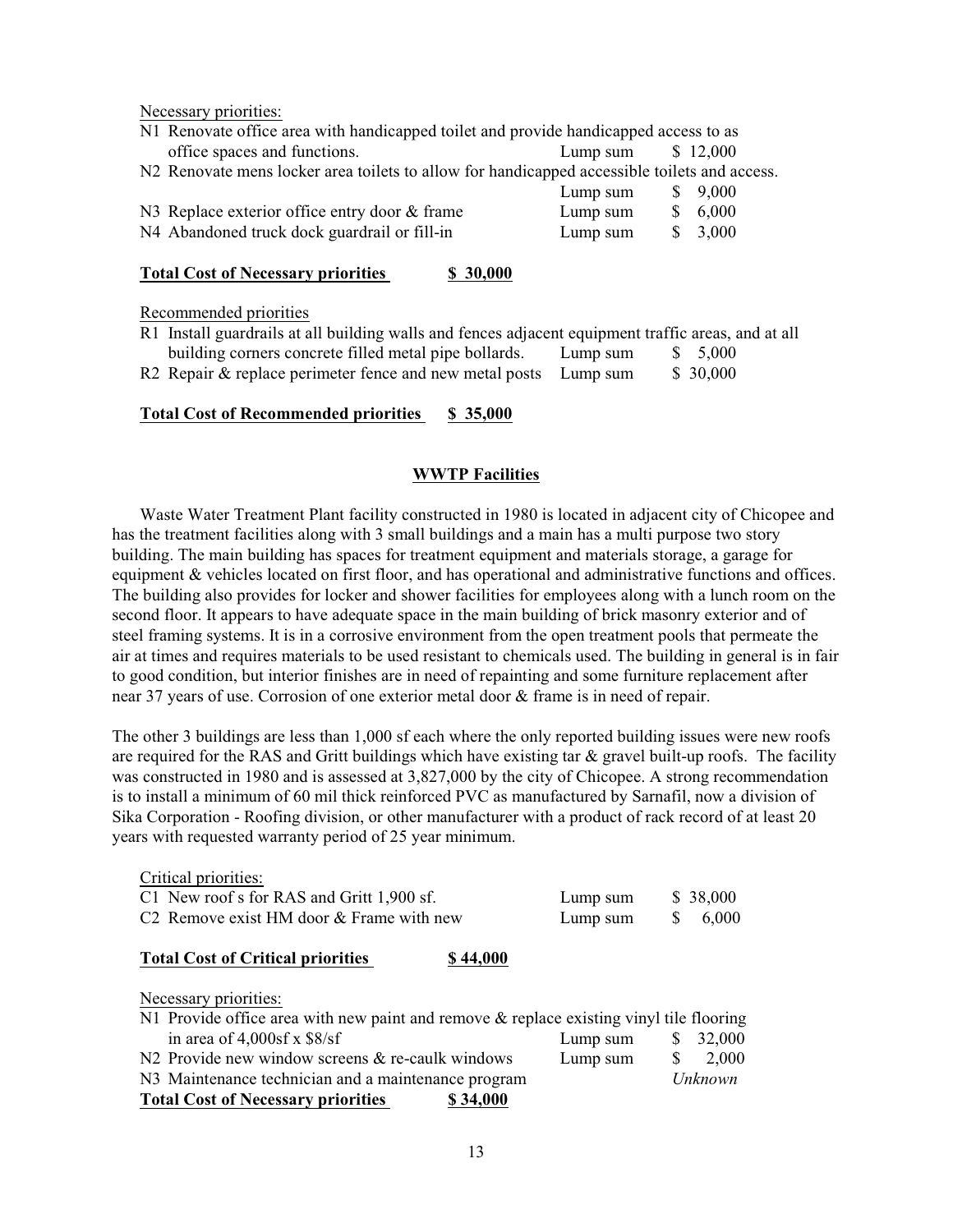## **Ledges Clubhouse**

Constructed in 2007 the wood framed one story building is of very good condition but undersized for the functions served. Major physical deficiency is lack of storage for the restaurant dry goods and support supplies and paper goods. Presently, majority of dry goods are stored in a metal trailer down the road near the maintenance building, and remainder crammed into closets reserved for other purposes. The building is surrounded by major mechanical systems mounted at rear of building while other sides are bordered by road and golf cart paved access road, restricting any outward expansion or for an addition. The facility does have a large covered deck overlooking some of the course and with a spectacular view of mountains in the distance and where the interior areas of the deck is rarely used offering potential areas of creating the needed storage room space.

Issues of the two sets of stairs not meeting building codes of exceeding height regulations and has being a tripping/falling hazard, has already being undertaken with corrective construction in near future.. Both sets of stairs are planned for reconstruction and removed from consideration of this study. It was also discussed that the new stairs will also need intermediate handrails to meet code requirements where handrails are within reach of 30" from any point of the stairs.

The list of important items of need or correction: are a new high speed internet service to replace existing not reliable cell tower, dry goods storage room, replace urinal with toilet in mens room, clear plastic enclosure of deck in lieu of new windows for weather protection. The pavilion used for outdoor banquet type of events is a fully open wood structure with exposed wood trusses creating a perfect environment for nesting birds where their droppings are visible in many areas and a major detriment to its function. It was also noted that the pavilion structure was leaning and in need of corrective structural modifications to keep frm future collapse. The structure needs to have installed lateral structural bracing installed and the facility then realigned to its proper stability. The existing supporting concrete piers need to be excavated to investigate their adequacy for corrective work and new concrete footings and foundations poured to provide support for new structural bracing walls to be constructed and anchored to.

| Critical priorities:                                                                 |        |
|--------------------------------------------------------------------------------------|--------|
| C1 New high speed internet cable system line<br>S<br>Lump sum                        | 40,000 |
| C <sub>2</sub> Dry goods new storage room addition<br>Lump sum<br>S                  | 20,000 |
| C3 Pavilion building structural modifications<br>Lump sum<br>S                       | 72,000 |
| C4 Bird netting ceiling of pavilion<br>S<br>Lump sum                                 | 8,000  |
|                                                                                      |        |
| <b>Total Cost of Critical priorities</b><br>\$140,000                                |        |
|                                                                                      |        |
| Necessary priorities:                                                                |        |
| N1 Men's room - replace urinal with new toilet<br>S<br>Lump sum                      | 3,000  |
| \$<br>N2 Provide new clear plastic window screens at deck area<br>Lump sum           | 2,000  |
| N3 Provide new clear plastic roll-up wall screens at pavilion building open walls of |        |
| 840 sf total areas<br>Lump sum                                                       | 12,000 |
|                                                                                      |        |

# **Total Cost of Necessary priorities \$ 17,000**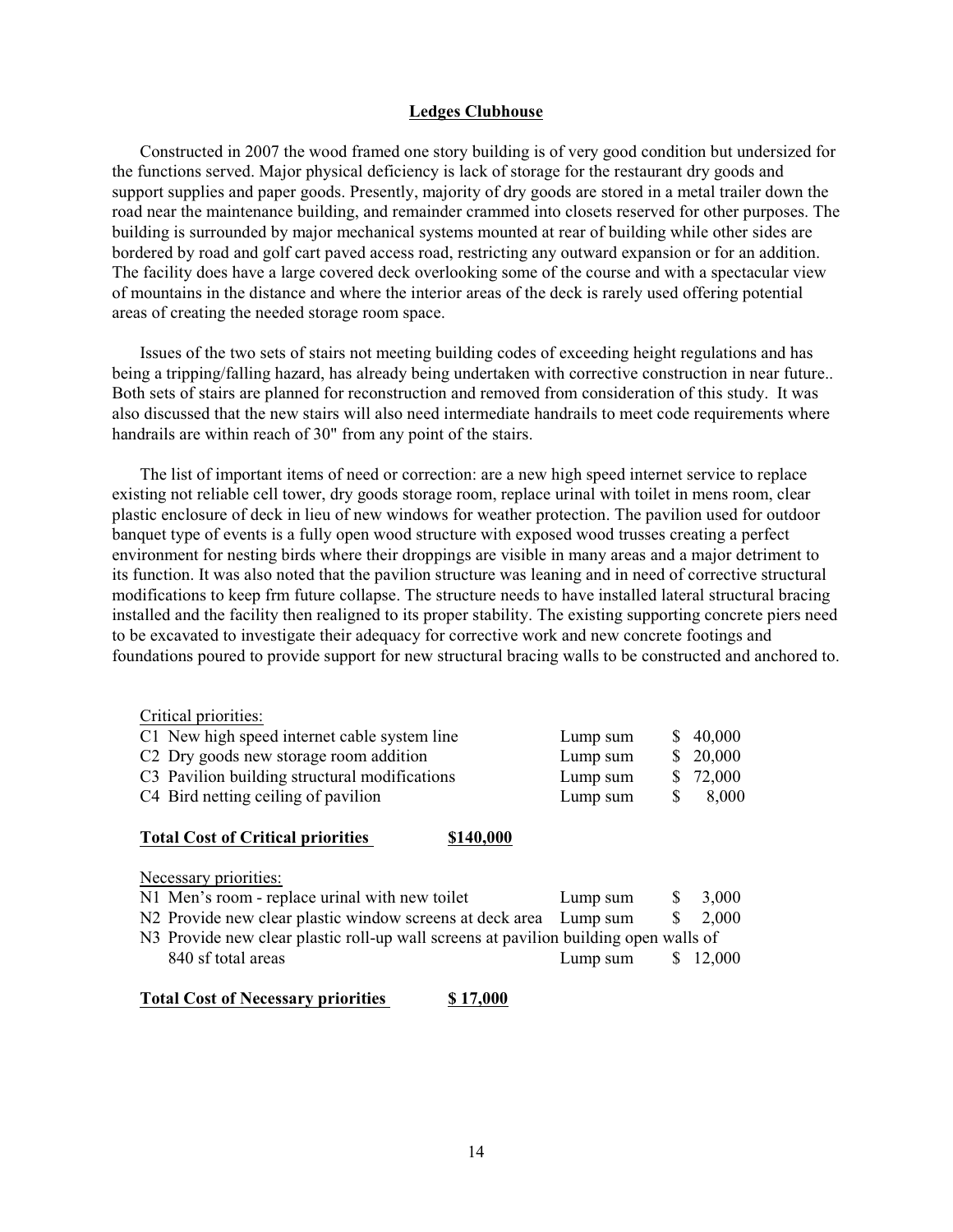#### **Ledges Maintenance Building**

Town information given states that the building was constructed in 2001, but by appearance along with its condition it may have been constructed earlier. According to some sources it was constructed for a local graphics company chemical storage building and designed for optimum venting of interior chemical storage. The building is of hollow core concrete block walls with venting openings at bottom on interior and exterior surfaces for full vertical wall cavity venting system. The interior also had openings on two sides at roof /wall intersection through soffit areas with bird screening enclosures. The roof is steel framed and of typical construction of metal buildings. Major beams span from wall pier to pier and have metal roof purlins on top of the beams to support an uninsulated roof panels as roof covering and in fair but acceptable condition.

There is no insulation in walls or roof and a portion of the building was divided into a heated repair area with insulated wood framed partition and where batt insulation was stuffed into perimeter vents at the roof and wall vents at floor level were blocked with plywood. The facility has no running water or toilet facilities inside, but did bring a water service to exterior of building to clean grounds equipment, that must be drained for the winter and has had burst pipes in past needing replacing. Due to its initial needs for chemical storage and with no employees running water & sewer were available and not connected. There is now a sewer line installed for the new clubhouse and there is an underground pumping station installed near the building in the road outside the fence  $\&$  available for connection to.

The grounds maintenance company using the building has a temporary heated portable office trailer with a chemical toilet bur it does not satisfy the building codes requirements of the maintenance building. Now that the building serves both storage and repair facilities with employees operating in it, it has to meet the minimum of handicapped accessible men and women toilets are required to be provided for. All of steel structural components show extensive surface only rusting on all exposed surfaces, and in need of rust removal and protective painting to extend the structural integrity of the building. Three external corner connections of roof beams to masonry piers have broken away masonry with exposed connecting bolts that will need to be corrected immediately.

The building is in poor overall condition but of sound steel framing beams and roof purlins and the exterior masonry walls with supporting masonry piers making it suitable for continued use with corrective work. The building could be exempt from the full new energy code compliance by its low energy usage in maintaining lower design temperatures. However it would be prudent economically to insulate the walls and the roof along with blocking of the wall venting and at the roof wall soffit areas be covered and insulated.

Most economical method is to construct an addition for the new handicapped toilets facing the road where water and sewer lines are available. To crate a minimum work environment is to provide an rigid exterior insulation with exterior wall furring applied to masonry exterior with corrugated metal siding panels for exterior. Close off soffit venting areas and provide surface spray on insulation system with a fire protective barrier coating. Remove and clean all rust from metal framing and provide a rust protective coats of paint as required. For a heating system install two ceiling mounted gas fired unit heaters and install pipe bollards at corners of the addition and building to protect from equipment and vehicles.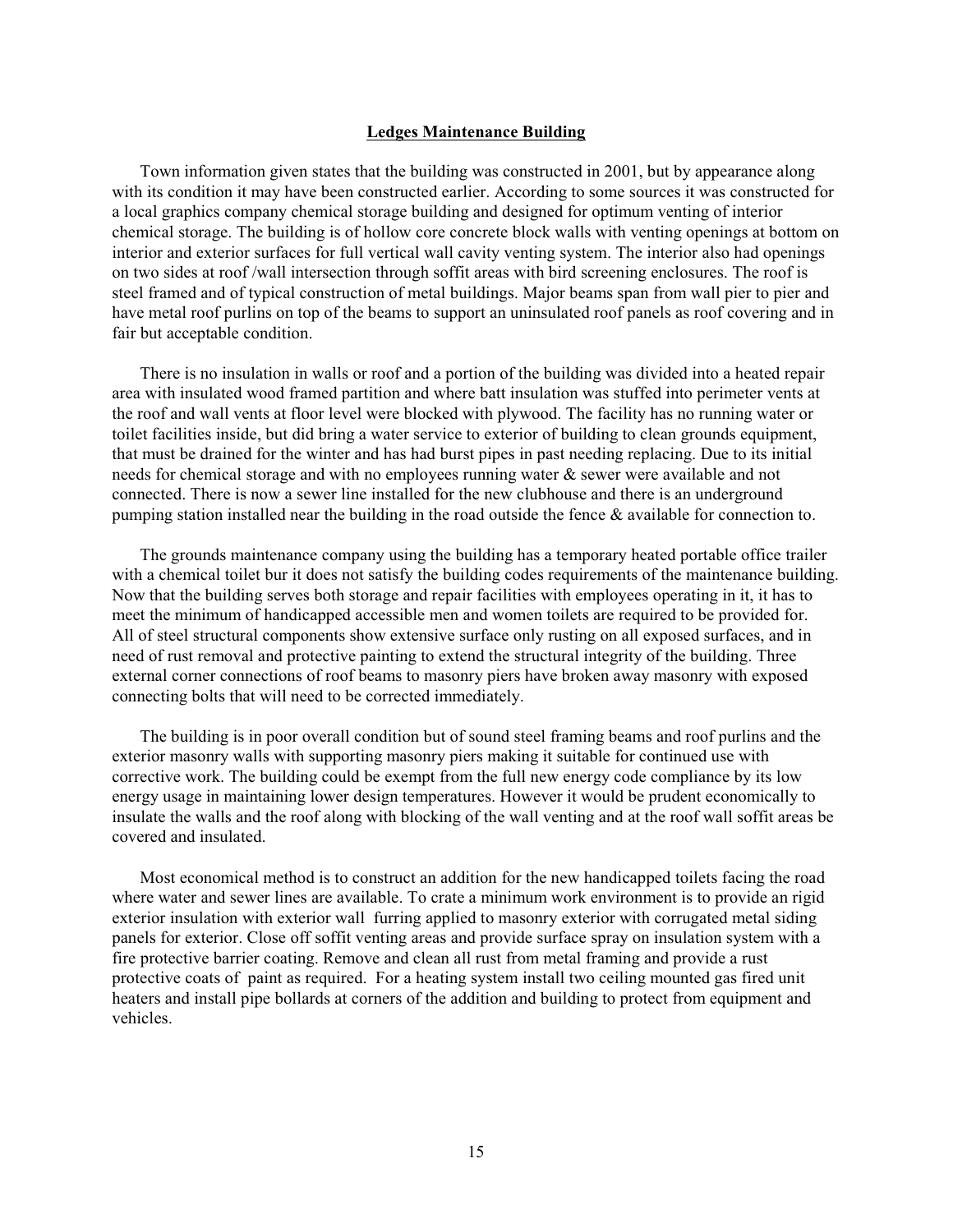Critical priorities:

| C1 Construct addition with concrete frost wall perimeter for handicapped toilets and install rigid        |          |    |          |
|-----------------------------------------------------------------------------------------------------------|----------|----|----------|
| insulation on exterior wall perimeter, and pre-finished corrugated metal wall panels & unit               |          |    |          |
| heaters                                                                                                   | Lump sum |    | \$75,000 |
| C <sub>2</sub> Close off perimeter soffits                                                                | Lump sum | \$ | 7,000    |
| C3 Clean and paint all structural steel                                                                   | Lump sum | \$ | 6,000    |
| C4 Spray on foam insulation on ceilings with fire protective coating layer                                |          |    |          |
|                                                                                                           | Lump sum | S  | 15,000   |
| <b>Total Cost of Critical priorities</b><br>\$103,000                                                     |          |    |          |
| Necessary priorities:<br>N1 Clean town storage boxes in soffit areas, clean walls and paint wall surfaces |          |    |          |
|                                                                                                           | Lump sum | S. | 5,000    |
| N2 Provide building perimeter new metal pipe bollards                                                     | Lump sum | \$ | 3,000    |
| <b>Total Cost of Necessary priorities</b><br>8,000                                                        |          |    |          |
|                                                                                                           |          |    |          |
| Recommended priorities                                                                                    |          |    |          |
| R1 Install new fence and gates at entry area for security control of premises, equipment                  |          |    |          |
| and fuel tanks area with flammable warnings signs                                                         | Lump sum | S. | 3,000    |
|                                                                                                           |          |    |          |

| <b>Total Cost of Recommended priorities</b><br>6,000<br>S –                              |          |
|------------------------------------------------------------------------------------------|----------|
| Lump sum                                                                                 | \$ 3.000 |
| R2 Provide emergency eye wash station in maintenance work area                           |          |
| and fuel tanks area with flammable warnings signs<br>Lump sum $\qquad$ \$ 3,000          |          |
| R1 Install new fence and gates at entry area for security control of premises, equipment |          |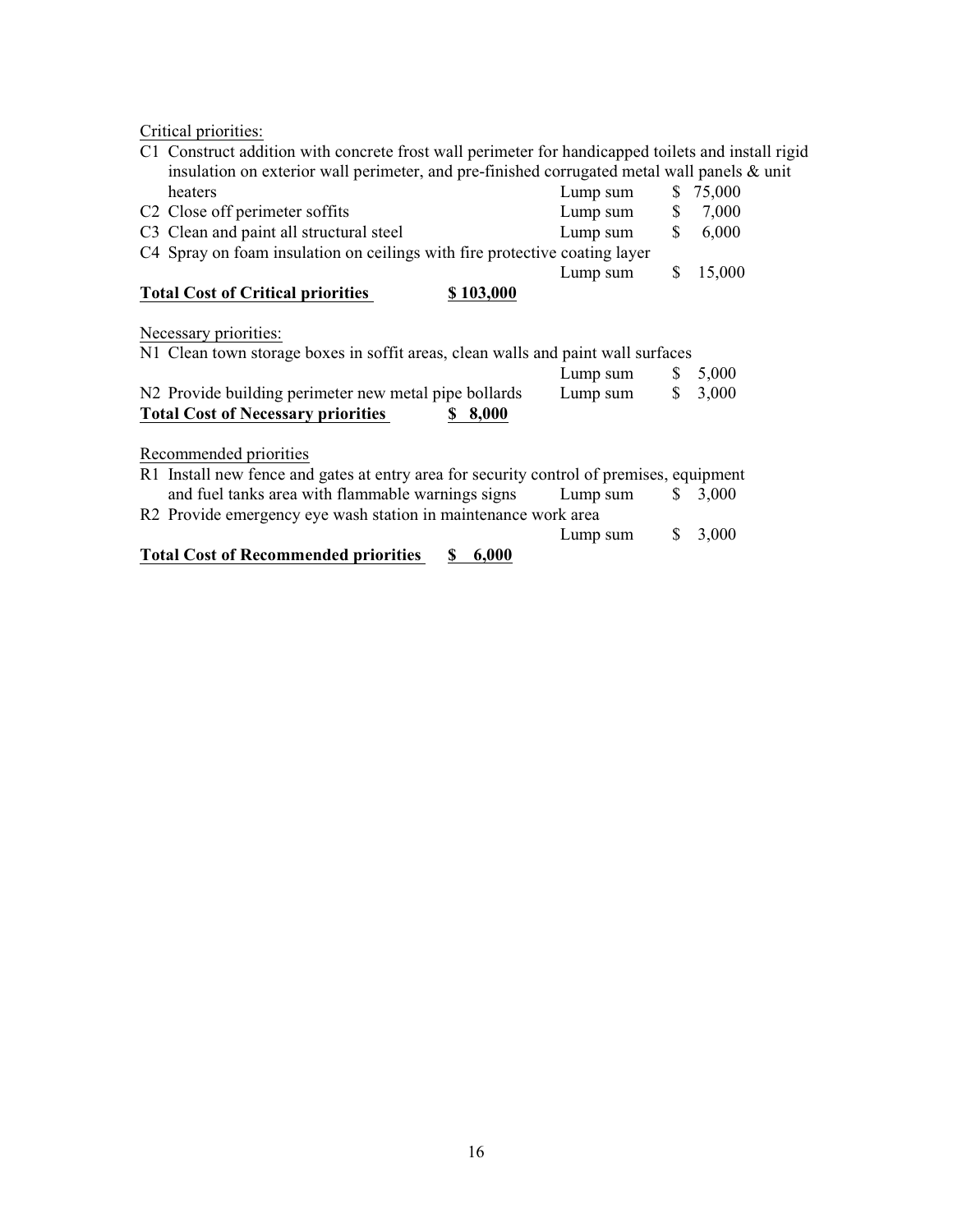## **Police Station**

Completed in 1994 the 16,000 gsf facility the brick faced two story building is in general good condition but after 24 years of operation, the exterior appearance and condition is good but interior wear is showing where it is in need of new flooring in most areas, basement in particular. It is a very complicated building attempting unsuccessfully to achieve too many functions in too little of space. The unfortunate location of an oversized HVAC unit is awkwardly placed in center of building right over the dispatch area and communication center. A vibration isolation system needs to be evaluated by acoustical experts, and confirmed by a structural engineer on structural modifications.

Property evidence room does not offer valuables or other secure storage while the facility needs space for "Records Management System" to house all archived and administrative records. Since there is no available space within the facility it is recommended that at minimum a 1 story addition of 600 sf on south side and a 400 sf addition on north side be considered. The 2 additions would not impact the existing site functions as it would be constructed in lawn areas only. Site utilities need to be evaluate for any potential impact or conflicts. A two story would be ideal but existing roof lines  $\&$  roofs modifications would be inadvisable and economically unfeasible. A potential exists for purchasing the adjacent abandoned former service station store and demolishing the structure for potential re-evaluation of the combination Town Hall and Police Station site utilization, if both facilities were to remain.

Basement condensation due to AC system malfunction has left damages on all surfaces causing a need of repair and repainting as well. The most viable solution to such problems is installation of a permanent humidity control system for the basement. Front entry system is in need of repair and replacement of front entry doors and interior flooring. Lack of facility basic maintenance and repair program has been repeatedly mentioned for all facilities visited.

Perhaps the major overall problem is that the facility of 16,000 sf should be 27,000 sf in size for a town this size and is approximately 40% undersized and where initially designed and constructed with very limited expansion possibilities due to site restrictions.

The 5 major issues listed for the building are:

| C.1 Purchase and install a \$18,000 Records Management System and provide space                                                                                                                      |                         |
|------------------------------------------------------------------------------------------------------------------------------------------------------------------------------------------------------|-------------------------|
| reorganization design services to reorganize operations.<br>Lump sum                                                                                                                                 | \$24,000                |
| C <sub>2</sub> Front entry - Replace front entrance door system<br>Lump sum                                                                                                                          | \$30,000                |
| -Replace front entry area flooring system<br>Lump sum                                                                                                                                                | \$10,000                |
| C3 Property evidence Room storage space<br>See proposed addition.                                                                                                                                    |                         |
| C4 Basement de-humidification system<br>Lump sum                                                                                                                                                     | \$20,000                |
| C4 Exterior lighting repair replacement<br>Lump sum                                                                                                                                                  | \$10,000                |
| <b>Total Cost of Critical priorities</b><br>\$94,000                                                                                                                                                 |                         |
| Necessary priorities:<br>N1 New flooring system entire building 15,000sf<br>Lump sum<br>N2 Maintenance technician and a maintenance program<br><b>Total Cost of Necessary priorities</b><br>\$60,000 | 60,000<br>S.<br>Unknown |
| Recommended prioritiesz                                                                                                                                                                              |                         |
| R1 Purchase adjacent vacant building and land for future needs                                                                                                                                       | Unknown                 |
| R2 1000 sf addition for records storage $\omega$ \$ 350/sf<br>Lump sum                                                                                                                               | \$350,000               |
| R3 Assign long term secure storage areas in renovated Town Hall basement                                                                                                                             | no cost                 |
| <b>Total Cost of Recommended priorities</b><br>\$350,000                                                                                                                                             |                         |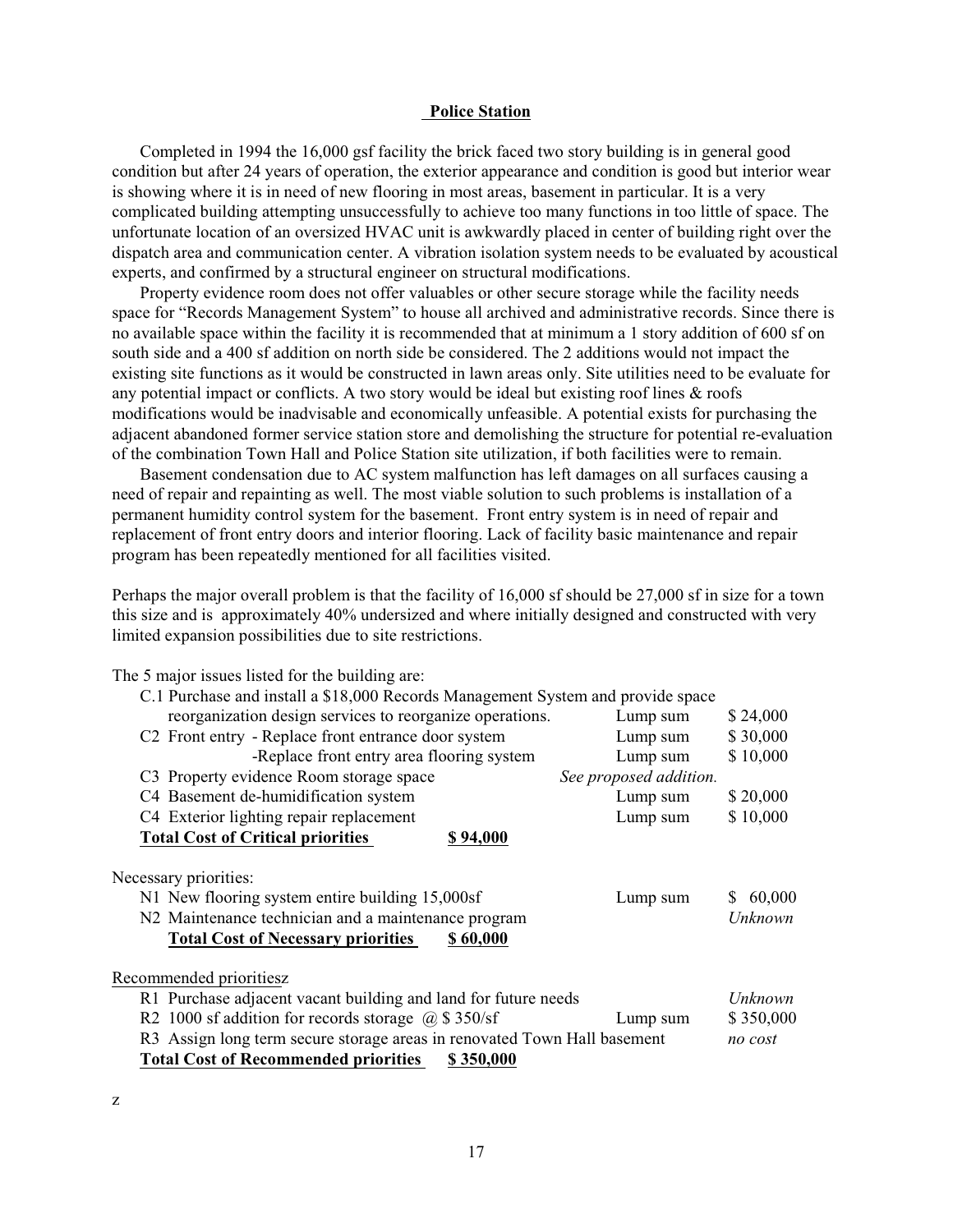#### **Firehouse Museum**

The town owned building was constructed in 1910, and is one of oldest and unique structures with a captivating 4 story watch tower. The facility while housing not only some firehouse apparatus, but many historical artifacts and information of the whole town. It is cared for and run and by the historical group members with some volunteer help. For a building its age it is in a satisfactory condition but has some major issues to resolve. It has a slate roof appearing in good condition but the lower flat roof has issues and received a coating of roofing paint by volunteers and is in need of replacement. Exterior lower north facing brick wall needs cleaning of mossy mold growth first and resealing to restore its weather protection. However any such efforts are in vain if a gutter system is not installed to take the water away from the building wall where winds drive the water onto the brick wall below.

The historical group has attempted to have the building recorded as by itself and as part of the area as a historical district but the efforts have not been finalized. The customary historical building codes exemptions cannot be utilized at this time. A historical designation would allow many exemptions of a regular municipal facility building codes requirements and should be advanced as much as possible to also then qualify for substantial federal and state grants lessening the town financial burden.

Most critical is that the egress door is shut and extremely difficult to open as the building shifted, the frame sagged pinning the door or the groung heaving may have caused the shift. The other and equally dangerous situation is the retaining wall at Carew Street which is in process of toppling over as one veneer of stone retaining wall already has. There is also a low retaining wall that is leaning towards the sidewalk and can collapse in near future. A new furnace was installed 2 years ago for the steam heating system which is operational, but needs to be switched over to a lower temperature hot water system from steam as many hot radiators and exposed uninsulated piping is within reach of the public with potential of one burning their hands in the winter, in the stairway, in particular. The other concern of uninsulated and exposed is is the uncontrolled excessive heat loss from the piping when the system is operational.

Fire alarm system has been updated and was recently tested and found in proper working order by the fire department. The staircase windows are of original construction period and in need of replacement as soon as funding is obtained as the leakage of rainwater will hasten the deterioration of stairs and its supporting systems. Some site modifications and regrading at the foundation wall is required, as well as the some method of wall waterproofing is needed to keep the water away from the building at the Carew Street driveway area.

Exterior of building existing siding may be subject to additional historical consideration and appears in well maintained condition.

No substantial corrective work or construction costs are being offered as there is an ongoing surveying of the area sidewalks, park and all grounds surrounding the facility but no other information was available on any proposed corrective work of the sidewalks or the surrounding grounds. It also appeared as noted by one of historical group members that there appears to be a substantial cavity under the sidewalk that was rather deep when previously probed. It seemed as if the noted surveying was a part of potential corrective sidewalk work and the adjacent town park of close to 2 acres.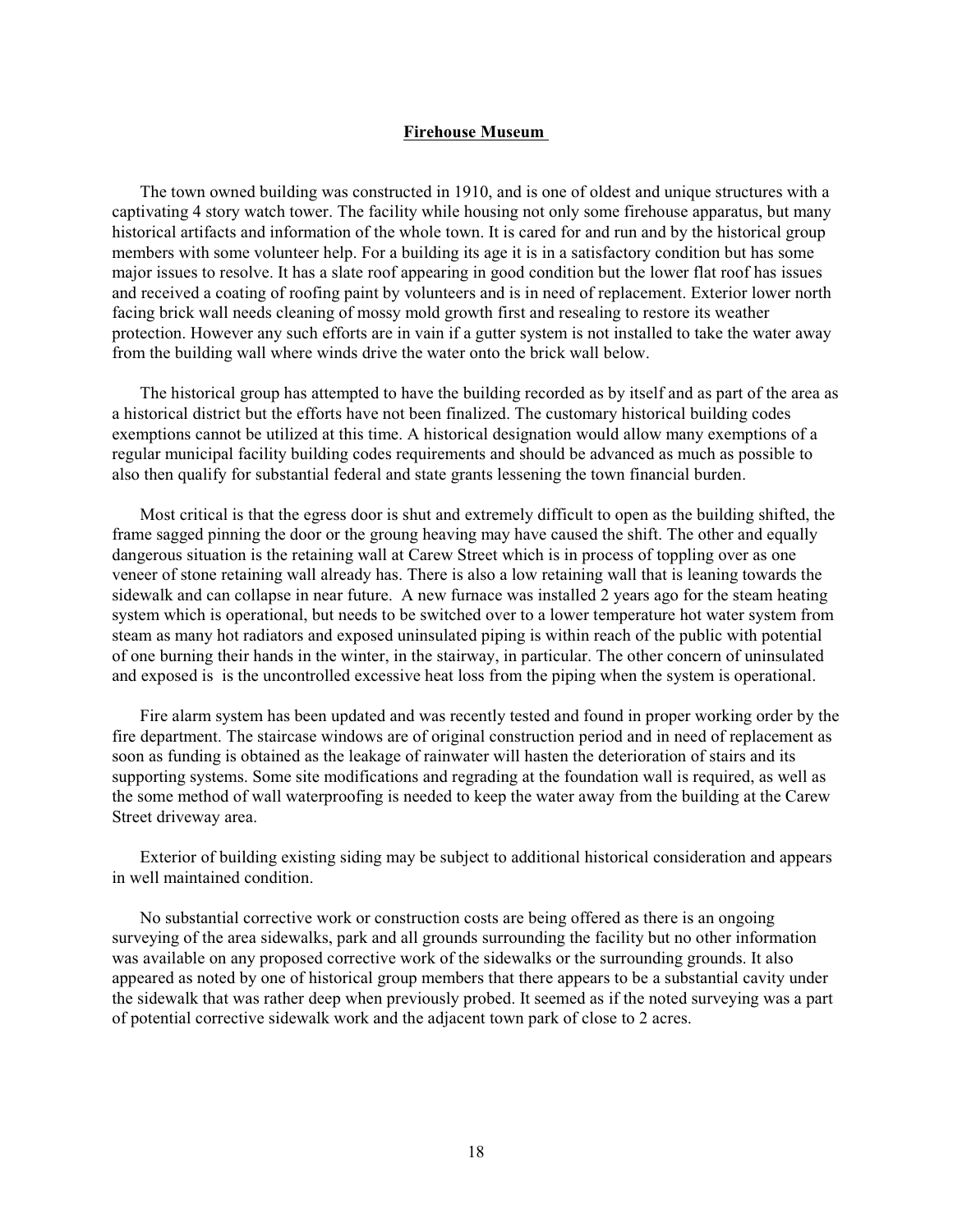Critical priorities:

C1 Remove & replace egress door & frame, adjust exterior grade or review in more detail with a structural engineer to see if it is a settling issue and do corrective work, as none was found at the site visit. If no structural issues found, just re-grade concrete and asphalt areas

|                                                       | Lump sum | \$15,000 |
|-------------------------------------------------------|----------|----------|
| C <sub>2</sub> Replace stair-tower windows            | Lump sum | \$32,000 |
| C3 Repair retaining walls along Carew Street sidewalk |          | Unknown  |

## **Total Cost of Critical priorities** \$ 47,000

Necessary priorities:

| N1 Clean, repoint and seal exposed brick basement walls                  | Lump sum | \$25,000 |
|--------------------------------------------------------------------------|----------|----------|
| N2 Remove & replace existing flat roof including a structural review of  |          |          |
| existing roof framing system                                             | Lump sum | \$8,000  |
| N3 Provide & install storage room shelving for important items not being |          |          |
| displayed at the moment, but need safe keyed storage.                    |          |          |
| Also provide display shelving                                            | Lump Sum | \$3,000  |
| N4 Maintenance technician and a maintenance program                      |          | Unknown  |
|                                                                          |          |          |

**Total Cost of Necessary priorities \$ 36,000**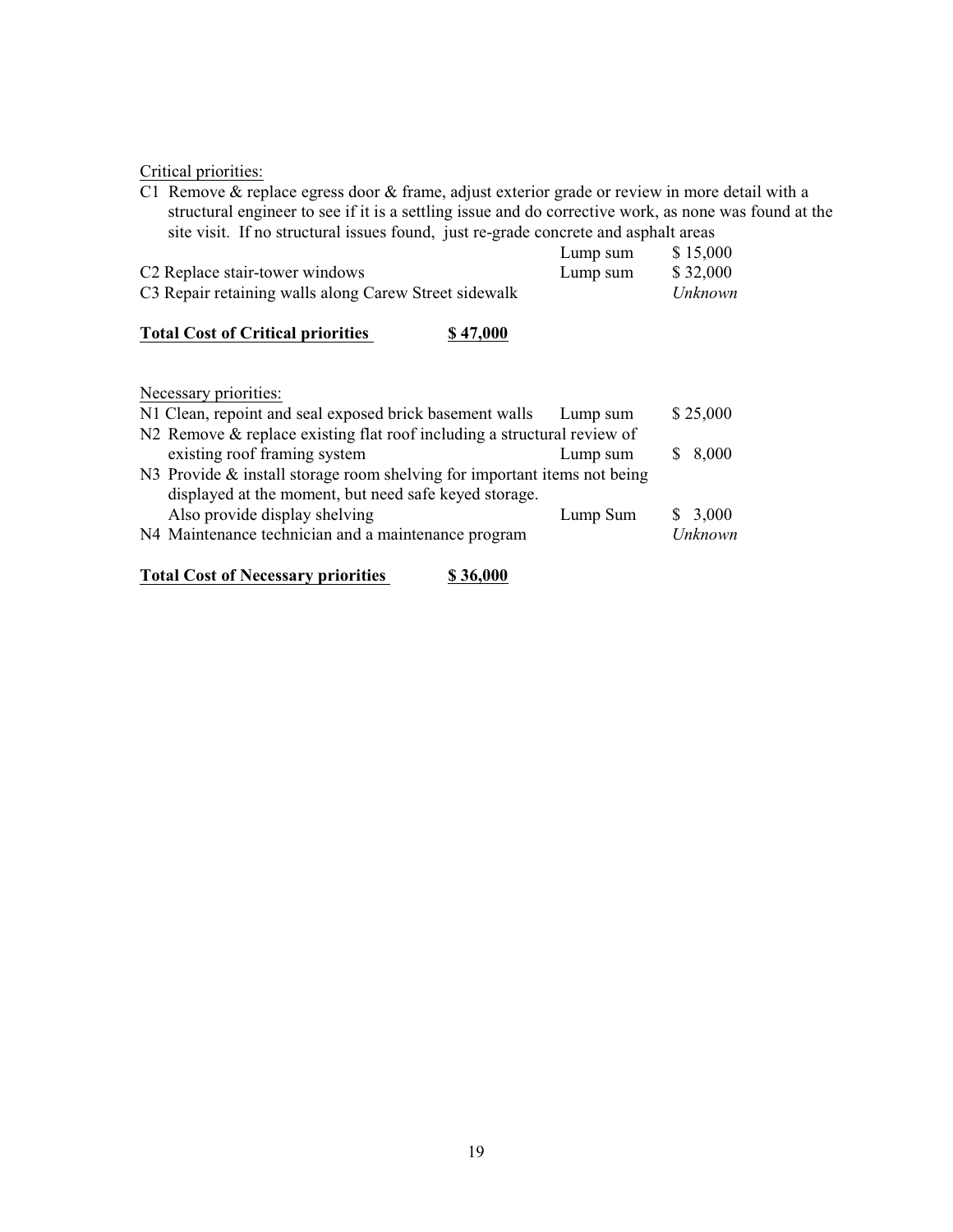#### **Overall Comments & Observations:**

Existing town buildings are still of sound structure, neglected perhaps, but still have historic as well as practical value, Town Hall in particular. Renovating the building may seem not that sound of investment, but it has lasted over a 100 years and if replaced with new, would it last as long? It seems that modern buildings have not yet shown same ability to age as gracefully and last as long. It is a beautiful building that has more than adequate space even for future needs, and even offer storage space for other departments to use or even move their offices into the central facility. The lack of parking could perhaps be remedied by purchasing the adjacent properties that are vacant or underutilized, which can be demolished and additional parking created, as offered as a recommended priority for Town Hall. The adjacent Police station could also benefit from such undertaking for additional parking and has potential for expansions of up 1,000 sf of 1 story additions, if ever needed.

Lack of adequate minimal maintenance is causing continued deterioration of facilities and is in need of change, in particular if new or renovated facilities are made available, preventative maintenance must be initiated to protect the investment of the taxpayers. If loans are undertaken on the new/renovated properties there is a likely probability that it will be a requirement of the financial lender to make certain that the property does not deteriorate and lose value from lack of maintenance that otherwise would extend the life of the facilities and its materials.

However it is not a new issue as ISES corporation, in April 2, 2013 and more than 4 years ago, prepared a document "Facility Maintenance Review" with numerous recommendations on the Town of South Hadley needs to protect the deteriorating conditions of buildings, to decrease the losses in building values, and proposed several strategies. They also ended their report with statements that similar observations were noted in the Town Master Plan adopted August 30, 2010, and "*it does not appear that any progress has been made in addressing these issues*". It does not appear that the strategy chosen since then has not shown any improvements, and where that was the most important issue and a concern raised as the number one problem they all have, is lack of an effective maintenance program. The present system seems to drain their budget allocations with some items repaired or fixed but no real program of continued basic upkeep of their buildings. It is not a unique problem to this town as all communities are in process of controlling the budgets and struggling in maintaining their facilities, but an answer needs to be found as such building neglect will only worsen the budgetary constraints, when new facilities will need to be constructed and where they too will follow same pattern of neglect and accelerated replacement.

There is a noticeable consistent pattern or history of work performed on buildings, of leaving behind items disconnected, or no longer in use, and abandoned in place without complete removal making it difficult in distinguishing what is currently active or in use. Ranging from huge boilers, pipes, ducts, electrical and communications wiring going back to the original exposed knob & tube wiring systems no longer in use since 1930's. All future work needs to include all removal of existing abandoned systems and include provisions of proper removal from premises.

The only organized documentation available on municipal buildings is the assessors department system of property cards information available online, showing approximate building sizes, general types of construction, building renovations and years work performed taken from building permits issued for purposes of building value assessment for the property tax assessments. Such information was found extremely valuable for initial grasp of building properties, however much work was performed where a building permit was not taken out and that work not recorded on property cards showing incomplete information that can mislead any analysis or evaluation of the specific building. Building plans were available for some but lacking the most recent documentation of work performed. Since no system was used in past history, to record and or store them systematically for future retrieval, it would be a major